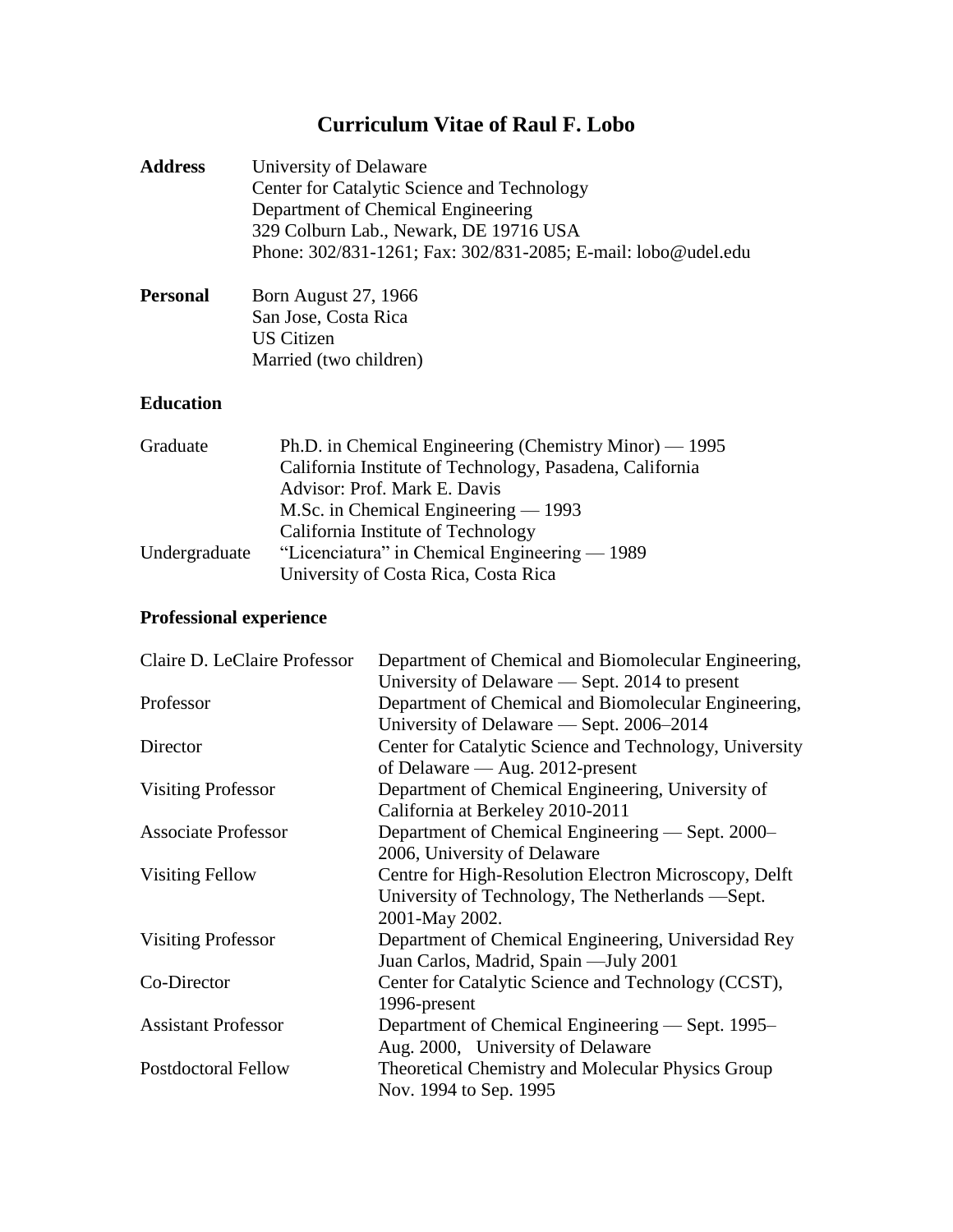|                                    | Los Alamos National Laboratory, Los Alamos, New  |
|------------------------------------|--------------------------------------------------|
|                                    | Mexico                                           |
|                                    | Advisor: Dr. Antonio Redondo                     |
| <b>Graduate Research Assistant</b> | Chemical Engineering $-$ 1990 to 1994            |
|                                    | California Institute of Technology               |
| Undergraduate Research             | Laboratory of Cellular and Molecular — 1988-1989 |
| Assistant                          | Biology, University of Costa Rica                |

#### **Professional Societies: Membership**

American Institute of Chemical Engineers American Chemical Society American Society for Engineering Education International Zeolite Association North American Catalysis Society American Association for the Advancement of Science

#### **Honors and Awards**

CAREER Award for Young Investigators of the NSF, 1997 Camille Dreyfus Teacher-Scholar, 1999 Young Scholar of the Francis Alison Society, 1999 Outstanding Young Faculty of the College of Engineering, 1999 Innovation Recognition Program, The Dow Chemical Company, 2001 Ipatieff Prize, American Chemical Society, 2004

#### **Professional Service**

- Member of Editorial Board Chemistry of Materials (ACS) and ChemSusChem.
- Member of American Chemical Society, American Institute of Chemical Engineers, Philadelphia Catalysis Club, North American Catalysis Society, International Zeolite Association and AAAS.
- Member of Chemical Technology Operating Council of AICHE (2008-2011).
- Member of the Structure-Commission of the International Zeolite Association (1998- 2010)
- Treasurer, International Zeolite Association (2013-2019)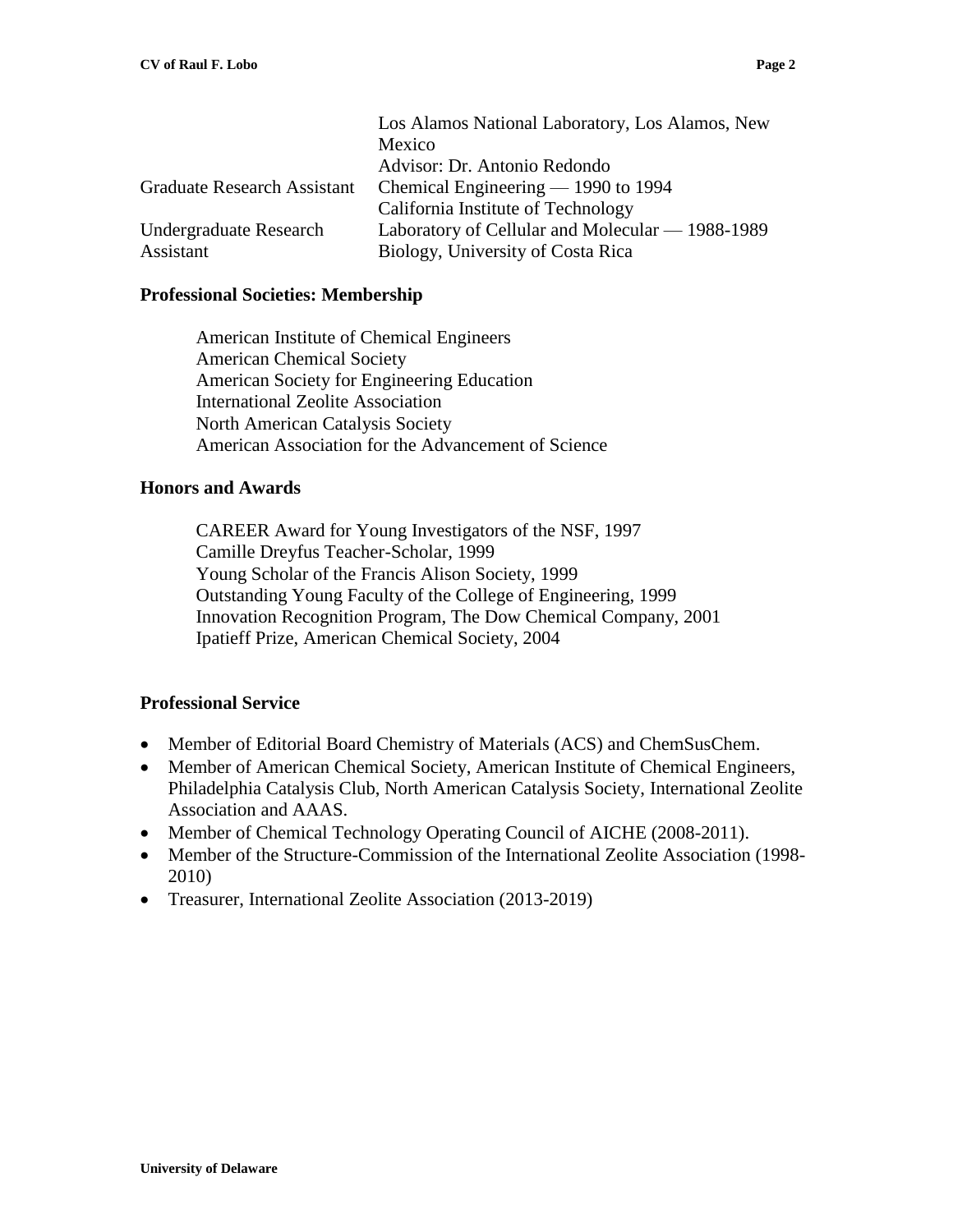## **Publications**

## **Bibliometric Data for January 15th, 2019 (ISI Web of Knowledge)**

- Times cited (no self-citations): 9012
- $\bullet$  h-Index: 48
- Average Citations: 44

### **Refereed Publications**

My name is in bold in those publications resulting from work conducted at Delaware and where I am the corresponding author, or where I have made a substantial intellectual contribution. Publications 1-11 are the result of doctoral work at the California Institute of Technology.

- (1) Davis, M. E.; Lobo, R. F. "Zeolite and Molecular-Sieve Synthesis." *Chem. Mater.* **1992**, *4*, 756.
- (2) Lobo, R. F.; Annen, M. J.; Davis, M. E. "Zeolite Phi a Physical Mixture of Chabazite and Offretite." *J. Chem. Soc. - Faraday Trans.* **1992**, *88*, 2791.
- (3) Lobo, R. F.; Pan, M.; Chan, I.; Li, H. X.; Medrud, R. C.; Zones, S. I.; Crozier, P. A.; Davis, M. E. "Ssz-26 and Ssz-33 - 2 Molecular-Sieves with Intersecting 10- Ring and 12-Ring Pores." *Science* **1993**, *262*, 1543.
- (4) Camblor, M. A.; Lobo, R. F.; Koller, H.; Davis, M. E. "Synthesis and Characterization of Zincosilicates with the Sod Topology." *Chem. Mater.* **1994**, *6*, 2193.
- (5) Lobo, R. F.; Davis, M. E. "Synthesis and characterization of pure-silica and boron-substituted SSZ-24 using N(16)methylsparteinium bromide as structuredirecting agent." *Micropor. Mater.* **1994**, *3*, 61.
- (6) Lobo, R. F.; Pan, M.; Chan, I.; Medrud, R. C.; Zones, S. I.; Crozier, P. A.; Davis, M. E. "Physicochemical Characterization of Zeolites Ssz-26 and Ssz-33." *J. Phys. Chem.* **1994**, *98*, 12040.
- (7) Lobo, R. F.; Zones, S. I.; Davis, M. E. Effect of the Stacking Probability on the Properties of the Molecular-Sieves Cit-1, Ssz-26 and Ssz-33. In Zeolites and Related Microporous Materials: State of the Art 1994, 1994; Vol. 84; pp 461.
- (8) Koller, H.; Lobo, R. F.; Burkett, S. L.; Davis, M. E. "Sio-Center-Dot-Center-Dot-Center-Dot-Hosi Hydrogen-Bonds in as-Synthesized High-Silica Zeolites." *J. Phys. Chem. B.* **1995**, *99*, 12588.
- (9) Lobo, R. F.; Davis, M. E. "Cit-1 a New Molecular-Sieve with Intersecting Pores Bounded by 10-Rings and 12-Rings." *J. Am. Chem. Soc.* **1995**, 117, 3764.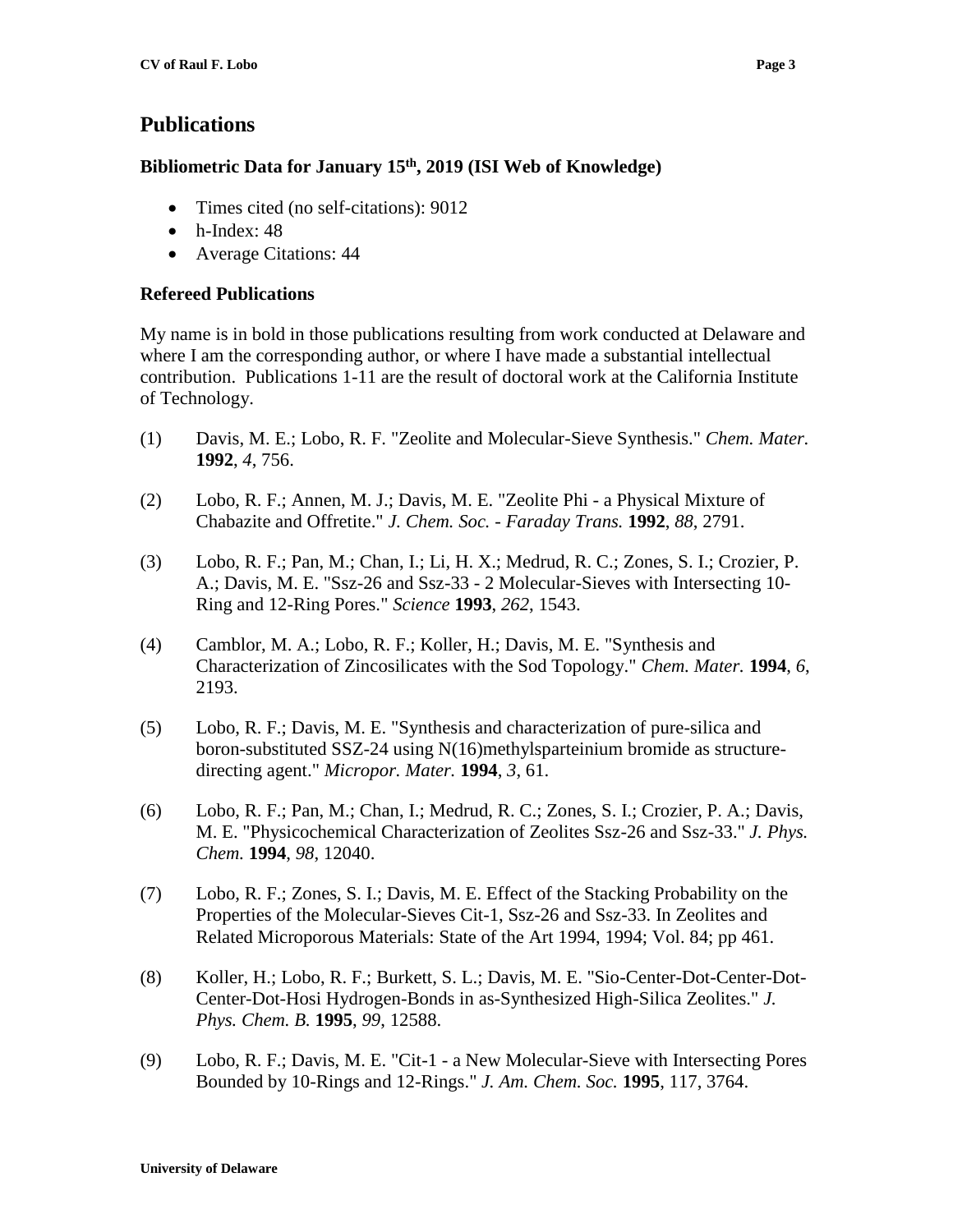- (10) Lobo, R. F.; Zones, S. I.; Davis, M. E. "Structure-Direction in Zeolite Synthesis." *J. Inc. Phen. Mol. Rec.* **1995**, *21*, 47.
- (11) Freyhardt, C. C.; Lobo, R. F.; Khodabandeh, S.; Lewis, J. E.; Tsapatsis, M.; Yoshikawa, M.; Camblor, M. A.; Pan, M.; Helmkamp, M. M.; Zones, S. I.; Davis, M. E. "VPI-8: A high-silica molecular sieve with a novel ''pinwheel'' building unit and its implications for the synthesis of extra-large pore molecular sieves." *J. Am. Chem. Soc.* **1996**, *118*, 7299.
- (12) Freyhardt, C. C.; Tsapatsis, M.; **Lobo, R. F.**; Balkus, K. J.; Davis, M. E. "A highsilica zeolite with a 14-tetrahedral-atom pore opening." *Nature* **1996**, *381*, 295.
- (13) **Lobo, R. F.**; Zones, S. I.; Medrud, R. C. "Synthesis and Rietveld refinement of the small-pore zeolite SSZ-16." *Chem. Mater.* **1996**, *8*, 2409.
- (14) **Lobo, R. F.**; Tsapatsis, M.; Freyhardt, C. C.; Chan, I.; Chen, C. Y.; Zones, S. I.; Davis, M. E. "A model for the structure of the large-pore zeolite SSZ-31." *J. Am. Chem. Soc.* **1997**, *119*, 3732.
- (15) **Lobo, R. F.**; Tsapatsis, M.; Freyhardt, C. C.; Khodabandeh, S.; Wagner, P.; Chen, C. Y.; Balkus, K. J.; Zones, S. I.; Davis, M. E. "Characterization of the extralarge-pore zeolite UTD-1." *J. Am. Chem. Soc.* **1997**, *119*, 8474.
- (16) Velev, O. D.; Jede, T. A.; **Lobo, R. F.**; Lenhoff, A. M. "Porous silica via colloidal crystallization." *Nature* **1997**, *389*, 447.
- (17) Feuerstein, M.; **Lobo, R. F.** "Influence of oxygen and nitrogen on Li-7 MAS NMR spectra of zeolite LiX-1.0." *Chem. Commun.* **1998**, 1647.
- (18) Feuerstein, M.; **Lobo, R. F.** "Characterization of Li cations in zeolite LiX by solid-state NMR spectroscopy and neutron diffraction." *Chem. Mater.* **1998**, *10*, 2197.
- (19) Shantz, D. F.; **Lobo, R. F.** "Spatial ordering of organic and inorganic charge centers in as- made high-silica zeolites determined by multidimensional {1H}-> H-2 CPMAS NMR correlation spectroscopy." *Chem. Mater.* **1998**, *10*, 4015.
- (20) Shantz, D. F.; **Lobo, R. F.** "Spatial correlation of charge centers in the tectosilicate nonasil determined by multidimensional {H-1}-> H-2 CPMAS NMR correlation spectroscopy." *J. Am. Chem. Soc.* **1998**, *120*, 2482.
- (21) Shantz, D. F.; **Lobo, R. F.** "Solid-state deuterium NMR studies of organic molecules in the tectosilicate nonasil." *J. Phys. Chem. B* **1998**, *102*, 2339.
- (22) Velev, O. D.; Jede, T. A.; **Lobo, R. F.**; Lenhoff, A. M. "Microstructured porous silica obtained via colloidal crystal templates." *Chem. Mater.* **1998**, *10*, 3597.
- (23) Burton, A.; Feuerstein, M.; **Lobo, R. F.**; Chan, J. C. C. "Characterization of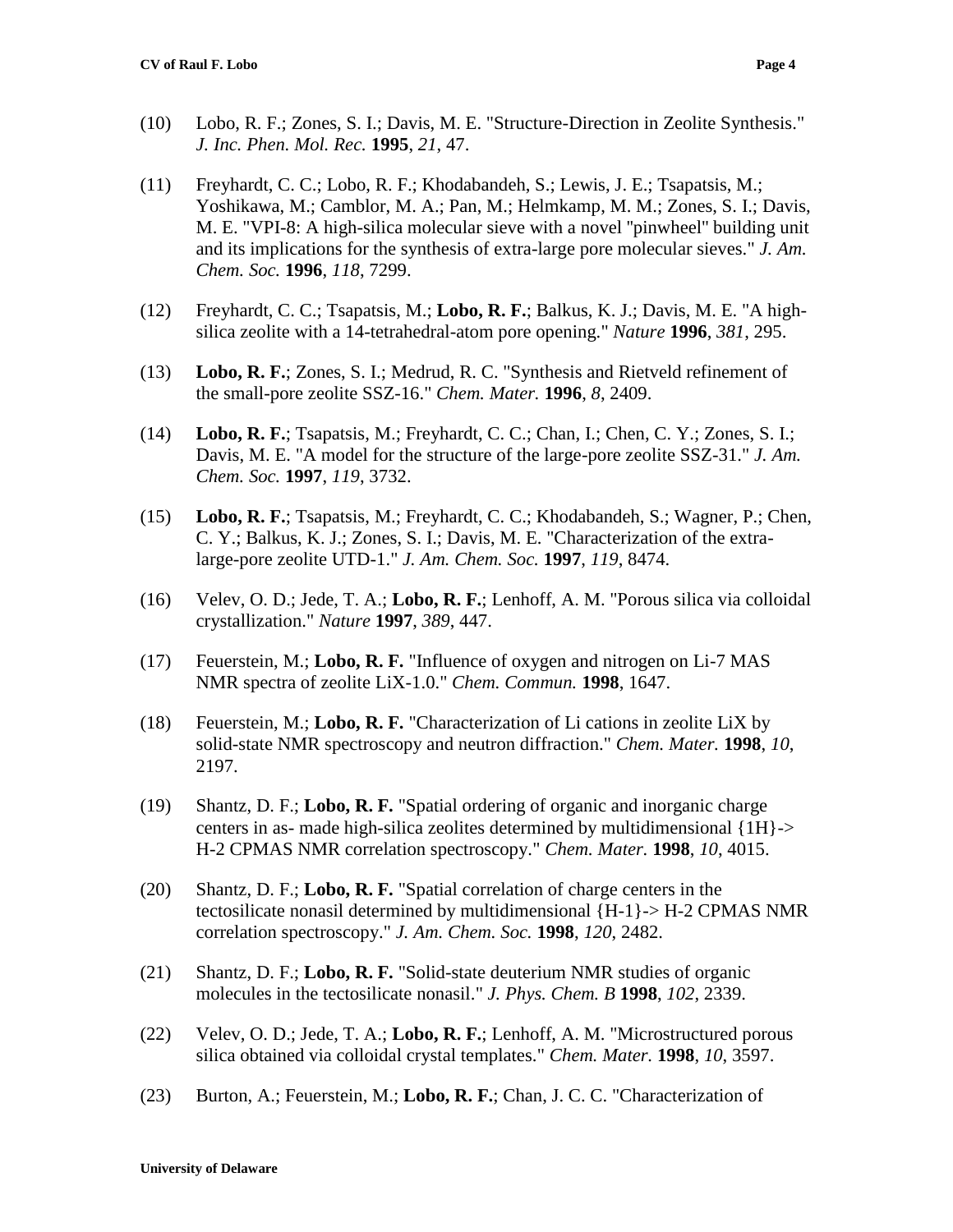- (24) Burton, A.; **Lobo, R. F.** "The role of barium cations in the synthesis of low-silica LTL zeolites." *Micropor. Mesopor. Mater.* **1999**, *33*, 97.
- (25) Feuerstein, M.; **Lobo, R. F.** "Mobility of Li cations in X zeolites studied by solidstate NMR spectroscopy." *Solid State Ion.* **1999**, *118*, 135.
- (26) Juttu, G. G.; **Lobo, R. F.** "Framework modification of microporous silicates via gas-phase treatment with ZrCl4." *Cat. Lett.* **1999**, *62*, 99.
- (27) Shantz, D. F.; Burton, A.; **Lobo, R. F.** "Synthesis, structure solution, and characterization of the aluminosilicate MCM-61: the first aluminosilicate clathrate with 18-membered rings." *Micropor. Mesopor. Mater.* **1999**, *31*, 61.
- (28) Shantz, D. F.; Fild, C.; Koller, H.; **Lobo, R. F.** "Guest-host interactions in Asmade Al-ZSM-12: Implications for the synthesis of zeolite catalysts." *J. Phys. Chem. B* **1999**, *103*, 10858.
- (29) Shantz, D. F.; **Lobo, R. F.** "H-2-{H-1} CPMAS NMR of guest-host species in zeolites: An experimental study." *J. Phys. Chem. B* **1999**, *103*, 5920.
- (30) Shantz, D. F.; **Lobo, R. F.** "Guest-host interactions in zeolites as studied by NMR spectroscopy: implications in synthesis, catalysis and separations." *Top. Catal.* **1999**, *9*, 1.
- (31) Accardi, R. J.; **Lobo, R. F.** "Accessibility of lithium cations in high-silica zeolites investigated using the NMR paramagnetic shift effect of adsorbed oxygen." *Micropor. Mesopor. Mater.* **2000**, *40*, 25.
- (32) Braunbarth, C.; Hillhouse, H. W.; Tsapatsis, M.; Burton, A.; Lobo, R. F.; Jacubinas, R. M.; Kuznicki, S. M. "Structure of strontium ion-exchanged ETS-4 microporous molecular sieves." *Chem. Mater.* **2000**, *12*, 1857.
- (33) Bulanin, K. M.; **Lobo, R. F.**; Bulanin, M. O. "Low-temperature adsorption of N-2, O-2, and D-2 on LiX, NaX, and NaLiX zeolites studied by FT-IR spectroscopy." *J. Phys. Chem. B* **2000**, *104*, 1269.
- (34) Burton, A.; Accardi, R. J.; **Lobo, R. F.**; Falcioni, M.; Deem, M. W. "MCM-47: A highly crystalline silicate composed of hydrogen- bonded ferrierite layers." *Chem. Mater.* **2000**, 12, 2936.
- (35) Fild, C.; Shantz, D. F.; Lobo, R. F.; Koller, H. "Cation-induced transformation of boron-coordination in zeolites." *Phys. Chem. Chem. Phys.* **2000**, *2*, 3091.
- (36) Juttu, G. G.; **Lobo, R. F.** "Characterization and catalytic properties of MCM-56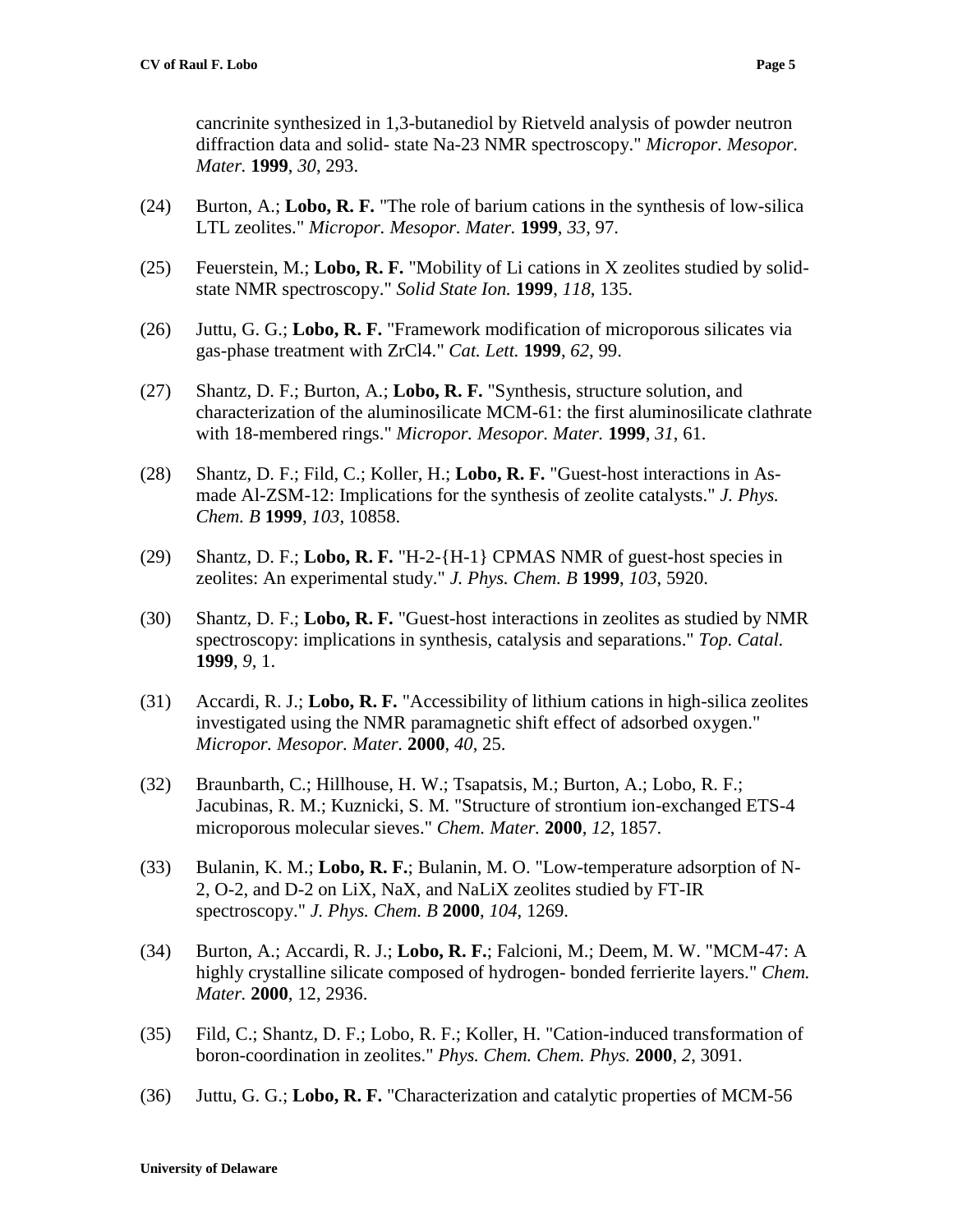and MCM-22 zeolites." *Micropor. Mesopor. Mater.* **2000**, *40*, 9.

- (37) Shantz, D. F.; auf der Gunne, J. S.; Koller, H.; **Lobo, R. F.** "Multiple-quantum H-1 MAS NMR studies of defect sites in as-made all-silica ZSM-12 zeolite." *J. Am. Chem. Soc.* **2000**, *122*, 6659.
- (38) Feuerstein, M.; Accardi, R.J.; **Lobo, R. F.** "Adsorption of Nitrogen and Oxygen in the Zeolites LiA and LiX Investigated by  ${}^{6}$ Li and  ${}^{7}$ Li MAS NMR Spectroscopy", J. Phys. Chem. B **2000**, *104*, 10282.
- (39) Accardi, R. J.; **Lobo, R. F.**; Kalwei, M. "Paramagnetic effect of oxygen in the Na-23 MAS NMR and Na-23 MQMAS NMR spectroscopy of zeolite LiNaX." *J. Phys. Chem. B* **2001**, *105*, 5883.
- (40) Boshoff, J. H. D.; Lobo, R. F.; Wagner, N. J. "Influence of polymer motion, topology and simulation size on penetrant diffusion in amorphous, glassy polymers: Diffusion of helium in polypropylene." *Macromolecules* **2001**, *34*, 6107.
- (41) Shantz, D. F.; **Lobo, R. F.** "Two new silicate hydrates (C20H30N2)(8)  $\cdot$ [Si8O20](2) $\cdot$ 110H(2)O and (C20H30N2)(4) $\cdot$  [Si8O20] $\cdot$ 42H(2)O, and their implications for the role of non- covalent interactions in high-silica zeolite synthesis." *Micropor. Mesopor. Mater.* **2001**, *43*, 127.
- (42) **Lobo, R. F.**; Koninngsveld, H. v. "A New Description of the Disorder in Zeolite ZSM-48." *J. Am. Chem. Soc.* **2002**, *124*, 13222.
- (43) Sawant, K. R.; **Lobo, R. F.** "Imprinting the Surface of Mesoporous Materials Using Organic Structure-Directing Agents"; International Symposium on Nanoporous Materials, 2002, Ottawa, p 53.
- (44) Wang, Z.; Lambros, J.; **Lobo, R. F.** "Micromechanical compressive response of a zeolite single crystal." *J. Mater. Sci.* **2002**, *37*, 2491.
- (45) Navarro, U.; Trujillo, C.A.; Oviedo, A.; **Lobo, R. F**.; "Impact of the deactivation conditions on the acidity of Y zeolites used for the formulation of FCCcatalysts, studies by FTIR of adsorbed CO", *J. Catal*., **2002**, *211*, 64.
- (46) Kragten, D. D.; Fedeyko, J. M.; Sawant, K. R.; Rimer, J. D.; Vlachos, D. G.; **Lobo, R. F.**; Tsapatsis, M. "Structure of the silica phase extracted from silica/(TPA)OH solutions containing nanoparticles." *J. Phys. Chem. B.* **2003**, *107*, 10006.
- (47) Rudakova, A. V.; **Lobo, R. F.**; Bulanin, K. M. "FT-IR study of carbon monoxide adsorption on Li-exchanged zeolite X." *J. Phys. Chem. B.* **2003**, *107*, 5212.
- (48) van Koningsveld, H.; **Lobo, R. F.** "Disorder in zeolite SSZ-31 described on the basis of one-dimensional building units." *J. Phys. Chem. B* **2003**, *107*, 10983.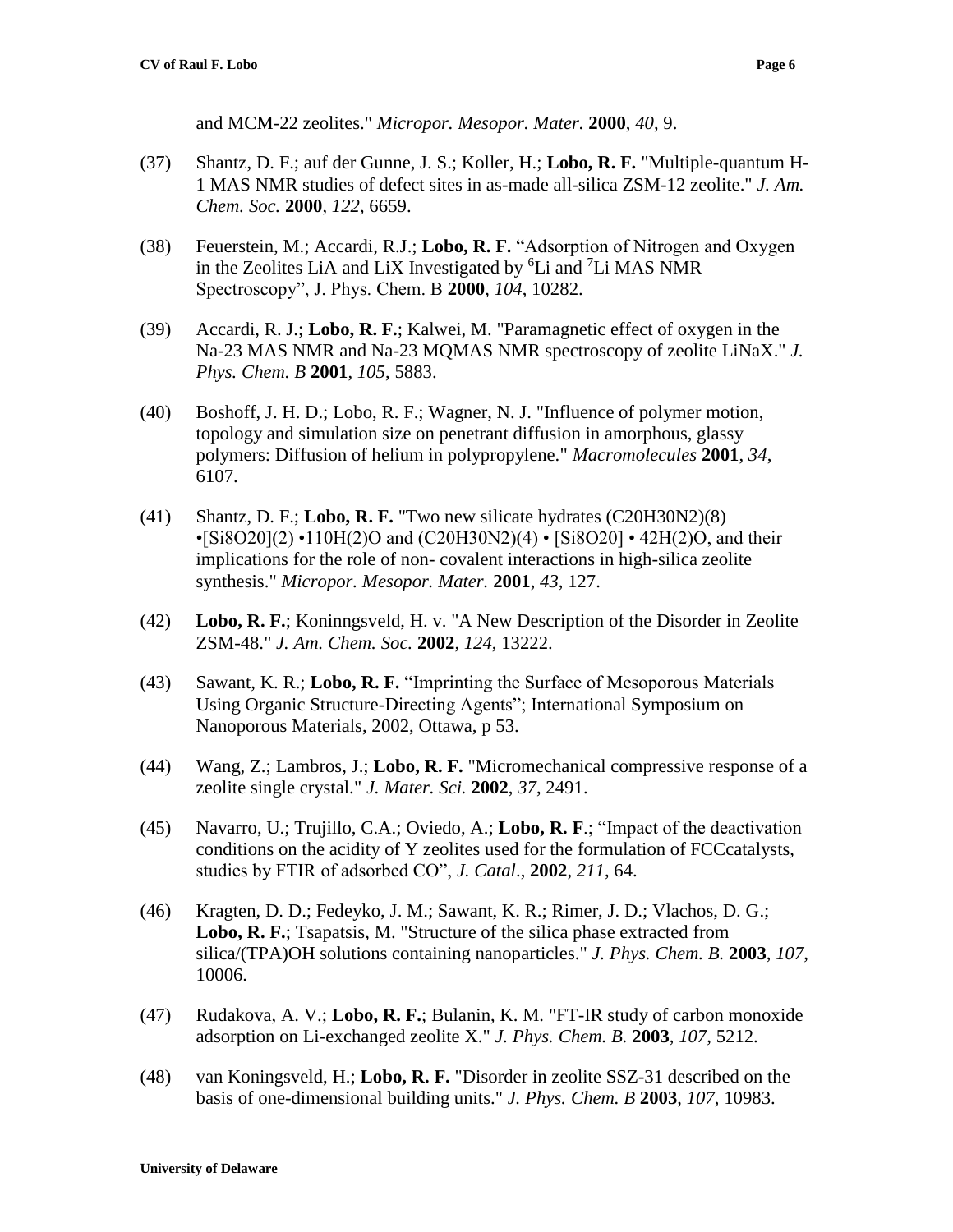- (49) Varkey, S. P.; **Lobo, R. F.**; Theopold, K. H. "Zeolite MCM-22 supported heterogeneous chromium catalyst for ethylene polymerization." *Cat. Letters* **2003**, *88*, 227.
- (50) Wang, Z. M.; **Lobo, R. F.**; Lambros, J. "The mechanical properties of siliceous ZSM-5 (MFI) crystals." *Micropor. Mesopor. Mater.* **2003**, *57*, 1.
- (51) Fedeyko, J.; Sawant, K.; Kragten, D.; Vlachos, D.; **Lobo, R. F.** The structure of subcolloidal zeolite precursor nanoparticles. In Recent Advances In The Science And Technology Of Zeolites And Related Materials, Pts A - C, 2004; Vol. 154; pp 1267.
- (52) Fedeyko, J. M.; Rimer, J. D.; Vlachos, D. G.; **Lobo, R. F.** "Spontaneous Formation of Silica Nanoparticles in Basic Solutions of Small Tetraalkylammonium Cations." *J. Phys. Chem. B.* **2004**, *108*, 12271.
- (53) Heijboer, W. M.; Glatzel, P.; Sawant, K. R.; Lobo, R. F.; Bergmann, U.; Barrea, R. A.; Konings berger, D. C.; Weckhuysen, B. M.; de Groot, F. M. F. "K-beta Detected XANES of Framework-Substituted Fe-ZSM-5 Zeolites." *J. Phys. Chem. B* **2004**, *108*, 10002.
- (54) Martinez-Inesta, M. M.; Peral, I.; Proffen, T.; **Lobo, R. F.** A pair distribution function analysis for zeolite beta. In Recent Advances In The Science And Technology Of Zeolites And Related Materials, Pts A - C, 2004; Vol. 154; pp 1393.
- (55) Rimer, J.D.; Kragten, D.D.; Tsapatsis, M.; **Lobo, R. F.**; Vlachos, D.G.; Growth Mechanisms of silicalite-1. In Recent Advances In The Science And Technology Of Zeolites And Related Materials, Pts A - C, 2004; Vol. 154; pp 317.
- (56) Martinez-Iñesta, M. M.; Peral, I.; Proffen, T.; **Lobo, R. F.** "A Pair Distribution Function Analysis of Zeolite Beta." *Micropor. Mesopor. Mater.* **2004**, *77*, 55.
- (57) Peral, I.; Jones, C. Y.; Varkey, S. P.; **Lobo, R. F.** "Structural comparison of two EUO-type zeolites investigated bv neutron diffraction." *Micropor. Mesopor. Mater.* **2004**, *71*, 125.
- (58) Smith, M. A.; Foley, H. C.; **Lobo, R. F.** "A simple model describes the PDF of a non-graphitizing carbon." *Carbon* **2004**, *42*, 2041.
- (59) van Koningsveld, H.; **Lobo, R. F.**; Martinez-Inesta, M. M. A reinvestigation of the disorder in zeolite UTD-1. In Recent Advances In The Science And Technology Of Zeolites And Related Materials, Pts A - C, 2004; Vol. 154; pp 1180.
- (60) Fedeyko, J. M.; Vlachos, D. G.; **Lobo, R. F.** "Formation and structure of selfassembled silica nanoparticles in basic solutions of organic and inorganic cations." *Langmuir* **2005**, *21*, 5197.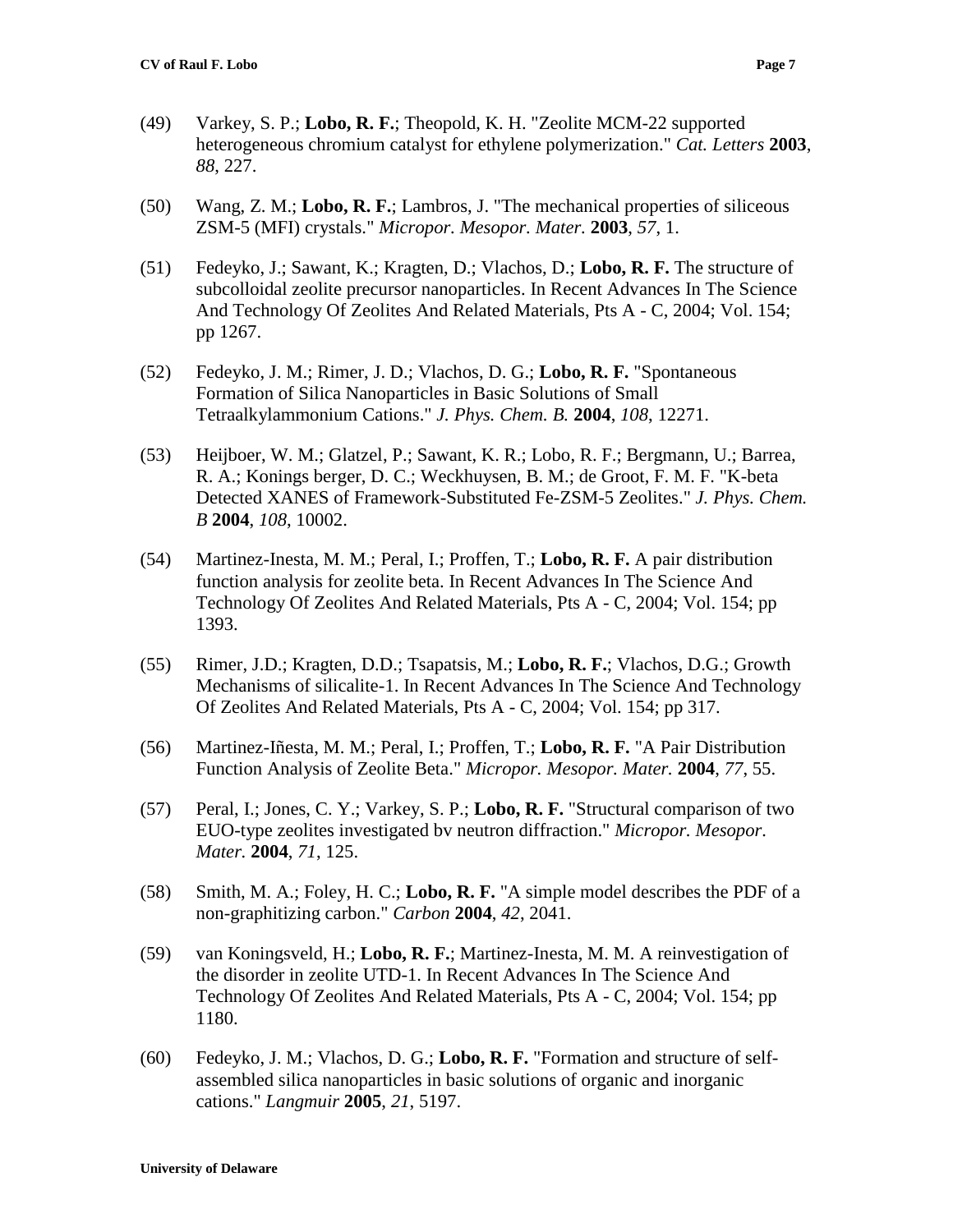- (61) Koller, H.; Fild, C.; Lobo, R. F. "Variable anchoring of boron in zeolite beta." *Micropor. Mesopor. Mater.* **2005**, *79*, 215.
- (62) Kumar, A.; **Lobo, R. F.**; Wagner, N. J. "Porous Amorphous Carbon Models from Periodic Gaussian Chains of Amorphous Polymers." *Carbon* **2005**, 43 3099-3111.
- (63) Martinez-Inesta, M. M.; **Lobo, R. F.** "Investigation of the negative thermal expansion mechanism of zeolite chabazite using the pair distribution function method." *J. Phys. Chem. B* **2005**, *109*, 9389.
- (64) Rimer, J. D.; Fedeyko, J. M.; Vlachos, D. G.; **Lobo, R. F.** "Silica Self-Assembly and the Synthesis of Microporous and Mesoporous Silicates." *Chem. Eur. J.* **2006**, *12* 2926-2934.
- (65) Rimer, J. D.; Vlachos, D.; **Lobo, R. F.** "Evolution of Self-Assembled Silica-Tetrapropylammonium Nanoparticles at High Temperatures." *J. Phys. Chem. B.* **2005**, *109*, 12762.
- (66) Rimer, J. D.; Vlachos, D. G.; **Lobo, R. F.** "Physical Basis for the Formation and Stability of Silica Nanoparticles in Basic Solutions of Monovalent Cations." *Langmuir* **2005,** *21* 8960-8971.
- (67) Smith, M. A.; **Lobo, R. F.** "The Local and Surface Structure of Ordered Mesoporous Carbons from Nitrogen Sorption, NEXAFS and Synchrotron Radiation Studies." *Micropor. Mesopor. Mater.* **2006**, 92, 81-93.
- (68) Fedeyko, J.M.; Vlachos, D.G.; **Lobo, R.F.**; "On the Connection between Zeolite Precursor Nanoparticles and M41S-type Ordered Mesoporous Silicas", *Micropor. Mesopor. Mater.***2006**, *90* 102-111.
- (69) Zimmerman, A.M.; Doren D. J.; **Lobo, R.F.**; "Electronic and geometric properties of ETS-10: QM/MM studies of cluster models", J. Phys. Chem. B., **2006** *110* 8959-8964.
- (70) Cheng, Y.C.; **Lobo, R.F.**; Sandler, S.I.; Lenhoff, B.; "Kinetics and equilibria of lysozime precipitation and crystallization in concentrated ammonium sulfate solutions", *Biotech. Bioeng.* **2006** *94* 177-188.
- (71) **Lobo, R.F.**; Palmqvist A.E.C.; "Mechanistic insights into templated materials synthesis", Curr. Op. Coll. Interf. Sc. **2005** *10* 185-187. (Editorial)
- (72) Nash, M.; **Lobo, R.F.**; Rikov, S.; Doren, D.J.; "Photocatalytic Activity of Vanadium-substituted ETS-10", *J. Phys. Chem. C.* **2007** *111*, 7029.
- (73) Fedeyko, J.M.; Fox H.; Vlachos, D.G., **Lobo, R.F.**; "Initial Stages of Self-Organization of Silica-Alumina Gels in Zeolite Synthesis" *Langmuir* **2007** *23,* 4532.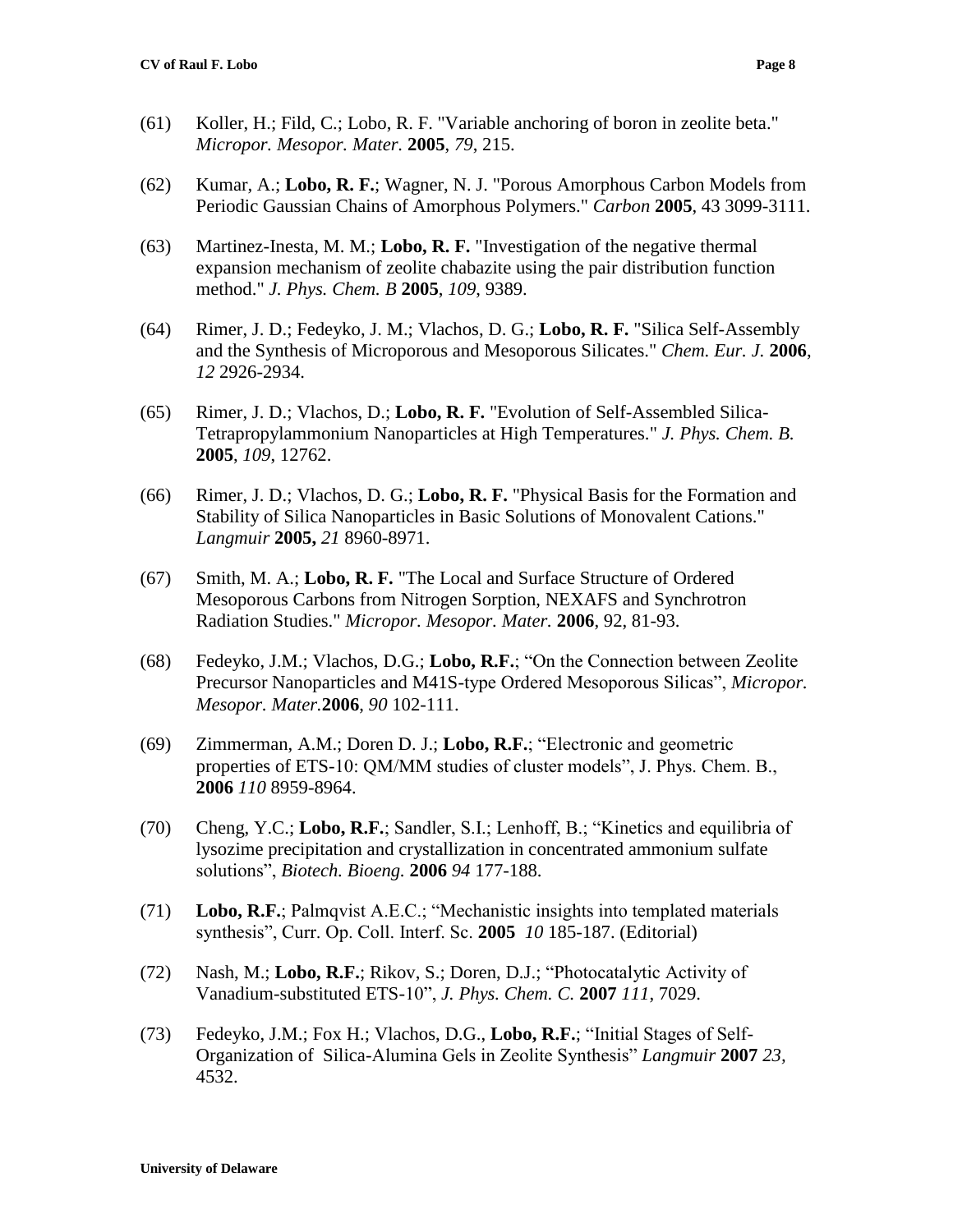- (74) Rimer, J.D.; Roth, D.; Vlachos, D.G.; **Lobo, R.F.**; "Self-assembly and Phase Behavior of Germanium Oxide Nanoparticle in Basic Aqueous Solutions" *Langmuir* **2007** *23*, 2784.
- (75) **Lobo, R.F.**, "The Promise of Emptiness", Nature, **2006**, *443*, 757. (Commentary)
- (76) Huang, W.; McCormick, J. R.; Lobo, R. F.; Chen, J; "Selective hydrogenation of acetylene in the presence of ethylene on zeolite-supported bimetallic catalysts", *J. Catal,* **2007**, *246*, 40-51.
- (77) Martinez-Inesta, M.A.M., Lobo, R. F., "Investigation of the structure of platinum clusters supported in zeolite beta using the pair distribution function", *J. Phys. Chem. C.* **2007**, *111*, 8573.
- (78) Shough, A.M.; Doren, D.J.; Nash, M.; **Lobo, R.F.**;"Effects of vanadium substitution on the structure and photocatalytic behavior of ETS-10", *J. Phys. Chem. C.;* **2007**, *111*, 1776-1782.
- (79) Rimer, J. D.; Trofymluk, O.; Navrotsky, A.; **Lobo, R.F.**; Vlachos, D.G.; "Kinetic and Thermodynamic Studies of Silica Nanoparticle Dissolution", *Chem. Mater.* **2007** *19* 4189.
- (80) Rimer, J. D.; Vlachos, D.G.; **Lobo, R.F.**; "Kinetics of Silicalite-1 Crystallization", Proceedings of the  $15<sup>th</sup>$  International Zeolite Conference, Beijing, Aug. 2007.
- (81) Shough, A.M., **Lobo, R. F.,** Doren, D. J., "A visible light photocatalyst: effects of vanadium substitution on ETS-10", Phys. Chem. Chem. Phys., **2007,** *9*, 5096- 5104.
- (82) Nash, M. J., Shough, A. M., Fickel, D. W., Doren, D.J., **Lobo, R. F.**,"High Temperature Dehydrogenation of Bronsted Acid Sites in Zeolites", *J. Am. CHem. Soc.,* **2008** 130, 2460-2462.
- (83) Huang, W., Pyrz, W., **Lobo, R.F.** and Chen J.G., "Selective hydrogenation of acetylene in the presence of ethylene on K-zeolite beta supported Pd and Pd/Ag catalysts", *Appl. Catal.,* **2007,** *333*, 254-263.
- (84) **Lobo, R.F.**, "Chemical Diversity of Zeolite Catalytic Sites", *AIChE J.*, **2008**, *54*, 1402-1409.
- (85) Huang, W., **Lobo, R.F.**, Chen, J.G., "Characterization of Na+-beta-zeolite supported Pd and PdAg bimetallic catalysts using EXAFS, TEM and flow reactor studies", *J. Mol. Catal. A – Chem.*, **2008**, *283*, 158-165.
- (86) Hould, N., Lobo, R.F., "Nanoparticle Precursors and Phase Selectivity in Hydrothermal Synthesis of Zeolite beta", *Chem. Mater.* **2008**, *18*, 5807*.*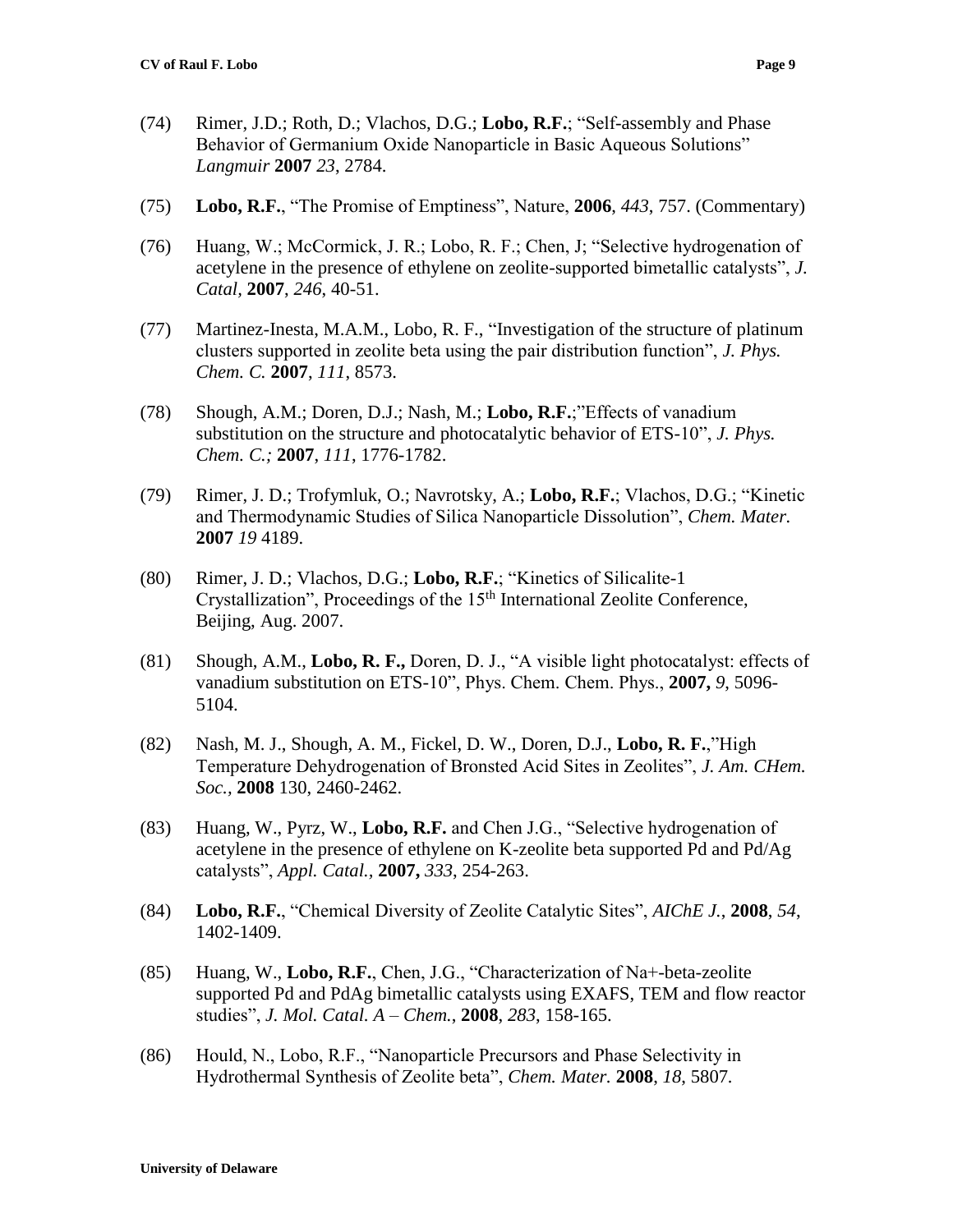- (87) Rimer, J.D., Trofymluk, O. Lobo, R.F. Navortsky, A., Vlachos, D. G., "Thermodynamics of Self-Assembly in Basic Solutions of Monovalent Cations", *J. Phys. Chem. C.* **2008**, *112*, 14754-14761.
- (88) Nash, M.J., Lobo, R. F., Doren, D. J., "Photocatylitic Oxidation of ethylene by ammonium exchanged ETS-10 and AM-6", *Appl. Catal. B: Env.* in press.
- (89) Rudakova, A.V., Lobo, R. F., Bulanin, K. M., "Spectroscopic Study of Zeolite Na-ETS-10 and Ethylenen Photopolymerization Reaciton on Its Surface", *Optics and Spectroscopy*, **2008**, *105*, 739-744.
- (90) Ooms, K., Polenova, T., Shough A.M., Doren, D.J., Nash, M.J., Lobo, R.F., ―Identification of Mixed Valence Vanadium in ETS-10 using EPR, V51 NMR and DFT Studies, J. Phys. Chem. C., **2009**, 113, 10477-10484.
- (91) Huang, W., Li, A., Lobo, R.F., Chen, J.G., ―Effects of zeolite structure, exchanged cations and bimetallic formulations on the selective hydrogenation of acetylene over zeolite-supported catalysis, *Cat. Lett.* **2009**, 130, 380.
- (92) Lobo, R.F. and Palmqvist, A.E.C., ―Nanostructures, *Curr. Op. Coll. Interface Sc.* **2009**, *14,* 225. (Editorial)
- (93) Fickel, D.W., Shough, A.M., Doren, D.J., Lobo,R.F., "High-temperature dehydrogenation of defective silicalites", *Micropor. Mesopor. Mater*. **2010**, *129*, 156-163.
- (94) Hould, N.D., Kumar, S., Tsapatsis, M., Nikolakis, V., Lobo, R.F., ―Structure and colloidal stability of nanosized zeolite beta precursors‖ , *Langmuir* **2010** *26* 1260- 1270.
- (95) Fickel, D.W., Lobo, R. F. "Copper coordination in Cu-SSZ-13 and Cu-SSZ-16 investigated by variable temperature XRD", *J. Phys. Chem. C.* **2010** *114*, 1633- 1640.
- (96) Smith, M.A., Lobo, R. F., "A fractal description of the pore structure in blockcopolymer templated mesoporosu silicates", *Micropor. Mesopor. Mater.,* **2010** *131*, 204-209
- (97) Moissette, A., Lobo, R. F., Vezin, H., Al-Majnouni, K.A., Bremard, C., "Long lived charge separated states induced by trans-stylbene incorporation in the pores of Bronsted Acidic HZSM-5 Zeolites: Effect of Gallium on the Spontaneous Ionization Process", *J. Phys. Chem. C.* **2010**, *114* 10280-10290.
- (98) Boppana, V.B.R., Doren, D. J., **Lobo, R. F.**, "A spinel oxinitride with visible light photocatalytic activity", *ChemSusChem,* **2010**, *3*, 814-817
- (99) Boppana, V.B.R., Doren, D. J., **Lobo, R. F.**, "Analysis of Ga coordination environment in novel spinel Zinc Gallium Oxy-nitride photocatalyst', *J. Mater.*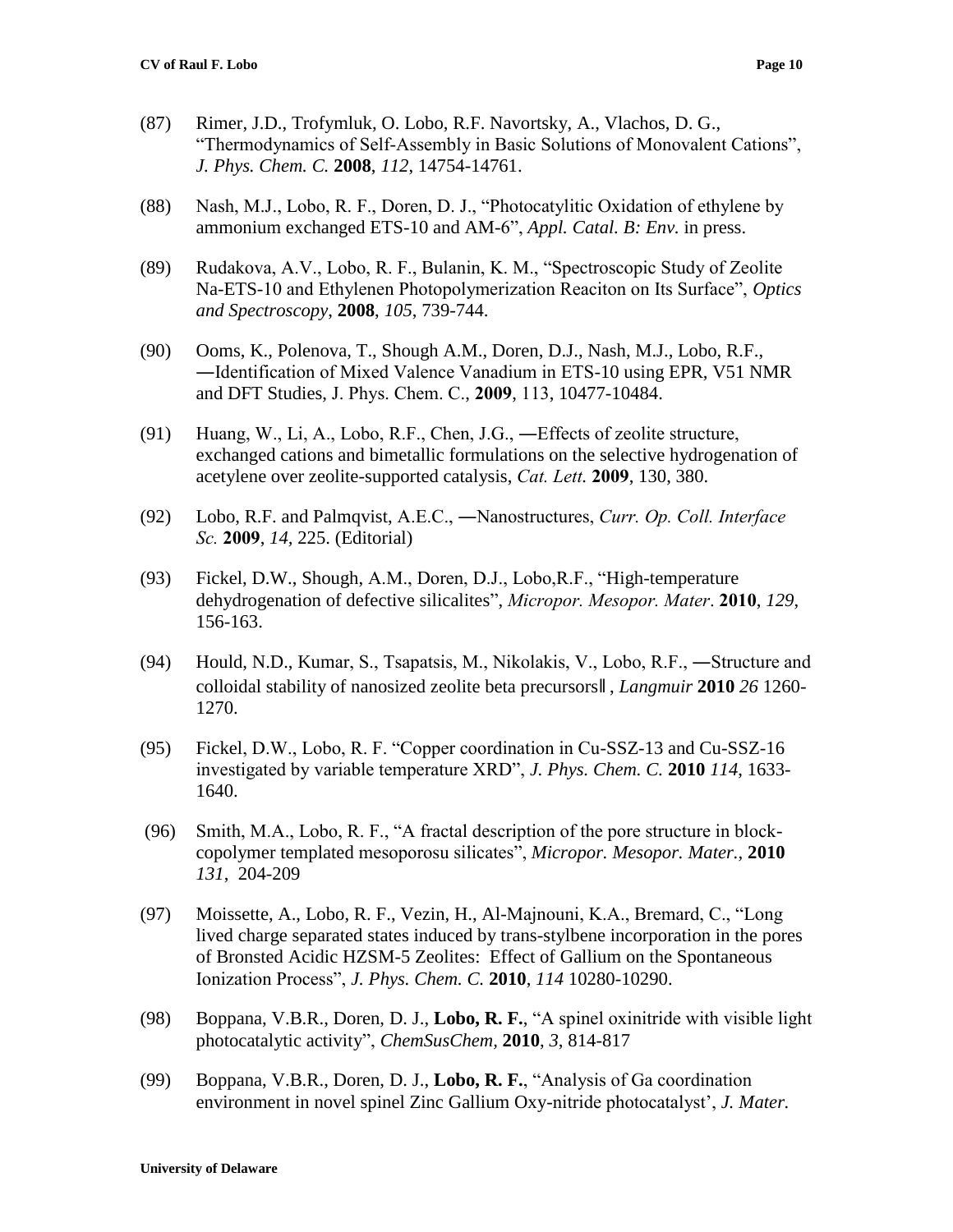*Chem.,* **2010** *20* 9787-9797*.*

- (100) **Lobo, R. F.**, "Synthetic Glycolysis", *ChemSusChem* **2010**, *3*, 1237.
- (101) Al-Majnouni, K.A., Hould, N.A., Lonergan, W.W., Lobo, R.F., "High-Temperature Decomposition of Brønsted Acid Sites in Ga-substituted Zeolites", *J. Phys. Chem. C.,* **2010**, *114*, 19395.
- (102) Foster, A.; **Lobo, R.F.**; "Identifying Reaction Intermediates and Catalytic Active Sites through in-situ Characterization Techniques", *Chem. Soc. Revs.,* **2010,** *39*, 4783.
- (103) Korhonen, S.T., Fickel, D.W., Lobo, R.F., Weckhuisen, B.M., Beale, A.M., "Isolated  $Cu^{2+}$  ions: active sites for the selective catalytic reduction of NO", *Chem. Comm.,* **2011** *47* 800-802.
- (104) Fickel, D.W., D'Addio, E., Lauterbach, J.A., Lobo, R.F., "The ammonia selective catalytic reduction activity of copper-exchanged small-pore zeolites", *Appl. Cat. B-Env.* **2011** *102*, 441-448.
- (105) Hould, N.D.; Foster, A.; Lobo, R.F., "Zeolite Beta Mechanism of Nucleation and Growth", *Micropor. Mesopor. Mater*., **2011**, *142*, 104-115.
- (106) Jae, J.; Tompsett, G.A.; Foster, A.J.; Hammond, K.D.; Auerbach, S.M.; Lobo, R.F.; Huber, G.W.; "Investigation into the Shape Selectivity of Zeolite Catalysts for Biomass Conversion", *J. Catal.*, **2011**, *279*, 257-268.
- (107) Kumar, A.; Lobo, R.F.; Wagner, N.J. "Grand Canonical Monte Carlo Simulation of Adsorption of Nitrogen and Oxygen in Realistic Nanoporous Carbon Models", *AIChE J.*, **2011**, *53*, 1496-1505.
- (108) Boppana, V.B.R.; Hould, N.D.; Lobo, R.F.; "Synthesis, characterization and photocatalytic properties of novel zinc germanate nano-materials", *J. Sol. St. Chem.* **2011**, *184*, 1054-1062.
- (109) Al Majnouni, K.A.; Yun, J.H.; Lobo, R.F.; "High-Temperature Produced Catalytic Sites Selective for n-Alkane Dehydrogenation in Acid Zeolites: The Case of HZSM-5", *ChemCatChem*, **2011**, *3*,1333-1341.
- (110) Boppana, V.B.R., Lobo, R. F., "SnOx-ZnGa2O<sup>4</sup> Photocatalysts with Enhanced Visible Light Activity", *ACS Catal.* **2011**, *1*, 923-928.
- (111) Boppana, V.B.R., Lobo, R. F., "Photocatalytic Degradation of Organic Molecules on Mesoporous Visible-Light active Sn(II)-dopped Titania", *J. Catal.* **2011**, *281*, 156-168.
- (112) Choudhary, V., Pinar A.B., Sandler, S.I., Vlachos, D.G., Lobo, R.F., "Xylose Isomerization to Xylulose and its Dehydration to Furfural", *ACS Catal.***2011** *1*,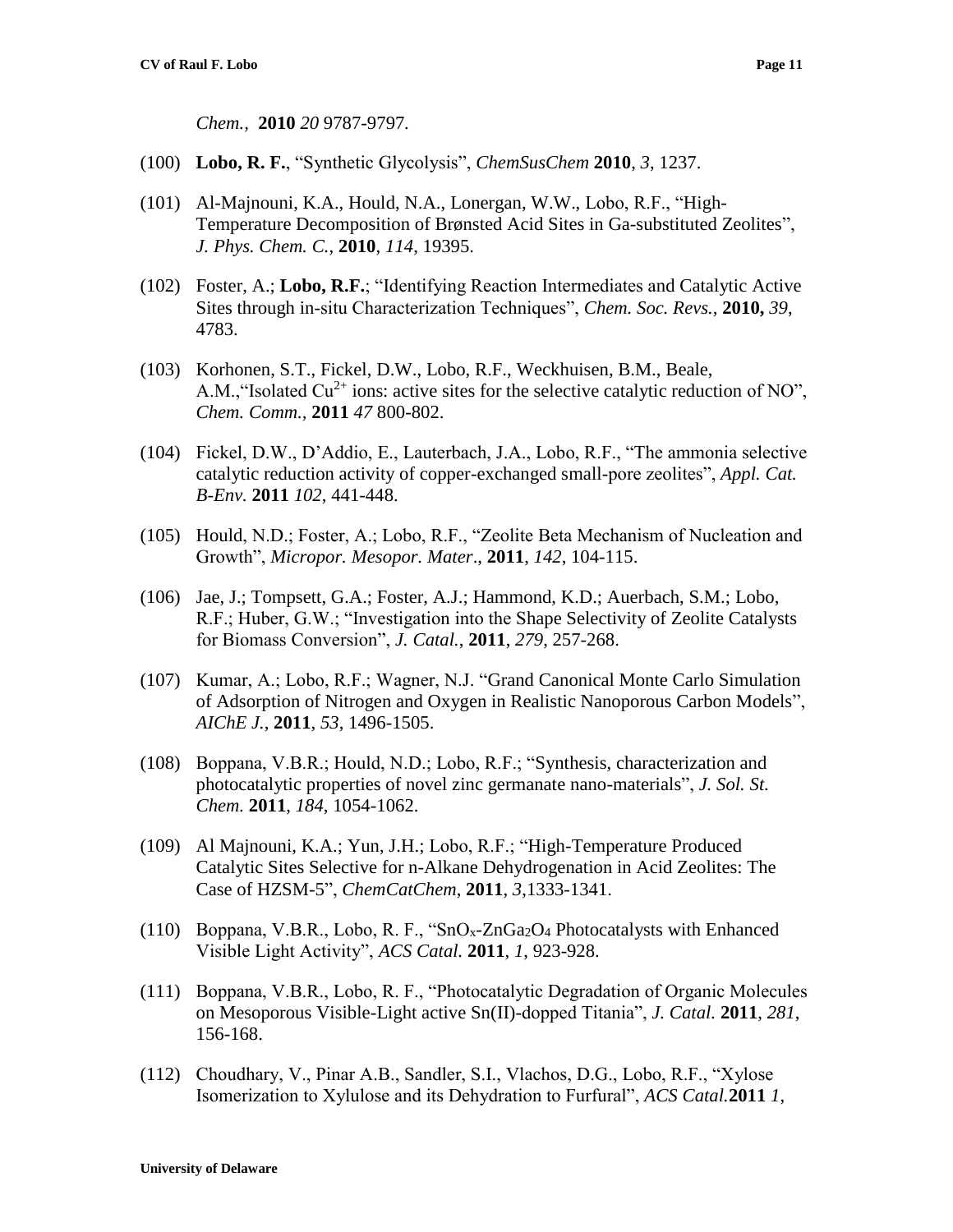1724-1728.

- (113) Boppana, V.B.R., Schmidt, H., Jiao, F., Doren, D.G., Lobo R.F. "Structure Analysis and Photocatalytic Properties of Zinc Gallium Oxonitrides", *Chem. Eur. J.,* **2011**, 17, 12417-12428.
- (114) Bermejo-Deval, R.; Assary, R. S.; Nikolla, E.; Moliner, M.; Roman-Leshkov, Y.; Hwang, S. J.; Palsdottir, A.; Silverman, D.; Lobo, R. F.; Curtiss, L. A.; Davis, M. E. "Metalloenzyme-like catalyzed isomerizations of sugars by Lewis acid zeolites", Proceedings of the National Academy of Sciences of the United States of America 2012, 109, 9727.
- (115) Do, P. T. M.; Foster, A. J.; Chen, J. G.; Lobo, R. F. "Bimetallic effects in the hydrodeoxygenation of meta-cresol on gamma-Al2O3 supported Pt-Ni and Pt-Co catalysts", Green Chemistry 2012, 14, 1388.
- (116) Eilertsen, E. A.; Haouas, M.; Pinar, A. B.; Hould, N. D.; Lobo, R. F.; Lillerud, K. P.; Taulelle, F. "NMR and SAXS Analysis of Connectivity of Aluminum and Silicon Atoms in the Clear Sol Precursor of SSZ-13 Zeolite", *Chemistry of Materials* **2012**, 24, 571.
- (117) Foster, A. J.; Do, P. T. M.; Lobo, R. F. "The Synergy of the Support Acid Function and the Metal Function in the Catalytic Hydrodeoxygenation of m-Cresol", *Topics in Catalysis* **2012**, 55, 118.
- (118) Foster, A. J.; Jae, J.; Cheng, Y. T.; Huber, G. W.; Lobo, R. F. "Optimizing the aromatic yield and distribution from catalytic fast pyrolysis of biomass over ZSM-5", *Applied Catalysis a-General* **2012**, 423, 154.
- (119) Hudson, M. R.; Queen, W. L.; Mason, J. A.; Fickel, D. W.; Lobo, R. F.; Brown, C. M. "Unconventional, Highly Selective CO<sup>2</sup> Adsorption in Zeolite SSZ-13", *J. Am. Chem Soc*., **2012**, 134, 1970.
- (120) Kulkarni, A.; Bedolla-Pantoja, M.; Singh, S.; Lobo, R. F.; Mavrikakis, M.; Barteau, M. A. "Reactions of Propylene Oxide on Supported Silver Catalysts: Insights into Pathways Limiting Epoxidation Selectivity", *Topics in Catalysis*  **2012**, 55, 3.
- (121) Lobo, R. F.; Moissette, A.; Hureau, M.; Carre, S.; Vezin, H.; Legrand, A. "Electron Transfers Induced by t-Stilbene Sorption in Acidic Aluminum, Gallium, and Boron Beta (BEA) Zeolites", *Journal of Physical Chemistry C* **2012**, 116, 14480.
- (122) Williams, C. L.; Chang, C. C.; Do, P.; Nikbin, N.; Caratzoulas, S.; Vlachos, D. G.; Lobo, R. F.; Fan, W.; Dauenhauer, P. J. "Cycloaddition of Biomass-Derived Furans for Catalytic Production of Renewable p-Xylene", *ACS Catalysis* **2012**, *2*, 935.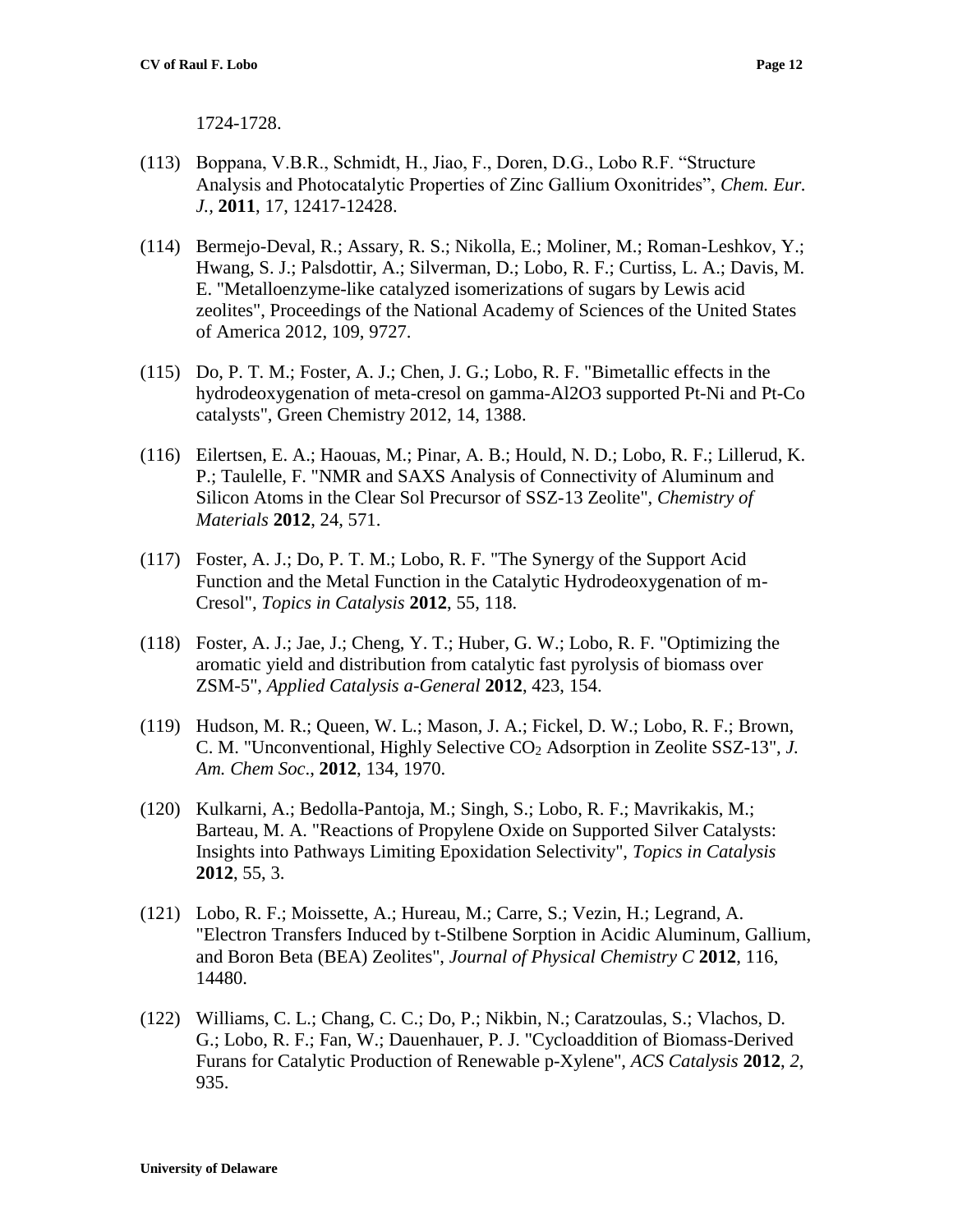- (123) Yun, J. H.; Lobo, R. F. "Formation and evolution of naphthalene radical cations in thermally treated H-ZSM-5 zeolites", *Micropor. Mesopor. Mater.* **2012**, *155*, 82.
- (124) Bermejo-Deval, R.; Assary, R. S.; Nikolla, E.; Moliner, M.; Roman-Leshkov, Y.; Hwang, S. J.; Palsdottir, A.; Silverman, D.; Lobo, R. F.; Curtiss, L. A.; Davis, M. E. "Metalloenzyme-like catalyzed isomerizations of sugars by Lewis acid zeolites", *Proc. Nat. Acad. Sc.* **2012**, *109*, 9727.
- (125) Hould, N. D.; Senapati, S.; Koller, H.; Lobo, R. F. "Effect of Al on Zeolite Beta Solid State Chemistry", *Topics Catal.* **2012**, *55*, 1332.
- (126) Do, P.T.M., McAteee, J.R., Watson, D.A., Lobo, R.F., "Elucidation of Diels-Alder Reaction Network of 2,5-dimethylfuran and ethylene on HY Zeolite Catalysts", *ACS Catal.,* **2013**, 3, 41-46.
- (127) Nikbin, N., Do, P.T., Caratzoulas, S., Lobo, R.F., Dauenhauer, P.J., Valchos, D.G., "A DFT study of ¨the acid-catalyzed conversion of 2,5-dimethylfuran and ethylene to p-xylene", *J. Catal.,* **2013**, *297*, 35-43.
- (128) Pham, T.D., Liu, Q.L., Lobo, R.F., "Carbon Dioxide and Nitrogen Adsorption on Cation-Exchanged SSZ-13 Zeolites", *Langmuir*, **2013**, *29*, 832-839.
- (129) Roy, S., Bakhmutsky, K., Mahmoud, E., Lobo, R.F., Gorte, R.J., "Probing Lewis Acid Sites in Sn-Beta Zeolite", *ACS Catal.* **2013**, *3*, 573-580.
- (130) Jae, J.H., Zheng, W., Lobo, R.F., Vlachos, D.G, "Production of Dimethylfuran from Hydroxymethylfurfural through Catalytic Transfer Hydrogenation with Ruthenium Supported on Carbon", *ChemSusChem*, **2013** *6*, 1158-1162.
- (131) Artioli, N., Lobo, R.F. and Iglesia, E., "Catalysis by Confinement: Enthalpic Stabilization of NO Oxiadion Transition States by Microporous and Mesoporous Siliceous Materials", *J. Phys. Chem. C.,* **2013**, *117*, 20666-20674.
- (132) Boppana, V.B.R., Jiao, F., Newby, D. Jr., Laverock, J., Smith, K.E., Juma, J.C., Hutchings, G., Lobo, R.F., "Analysis of visible-light-active Sn(II)-TiO2 Photocatalyst", *Phys. Chem. Chem. Phys.,* **2013**, *15*, 6185-6189.
- (133) Choudhary, V., Pinar, A.B., Lobo, R. F., Vlachos, D. G., Sandler, S.I., "Comparison of Homogeneous and Heterogeneous Catalysts for Aqueous Glucose to Fructose Isomerization in Aqueous Media", *ChemSusChem*, **2013**, *6*, 2369-2376.
- (134) Mahmoud, E., Watson, D.A., Lobo, R.F., "Renewable Production of Phthalic Anhydride from biomass-derived furan and maleic anhydride", *Green Chem.,* **2014,** *16*, 167-175.
- (135) Pham, T., Xiong, R.C., Sandler, S.I., Lobo, R. F., "Experimental and computational studies of the adsorption of CO2 and N2 on Pure Silica Zeolites",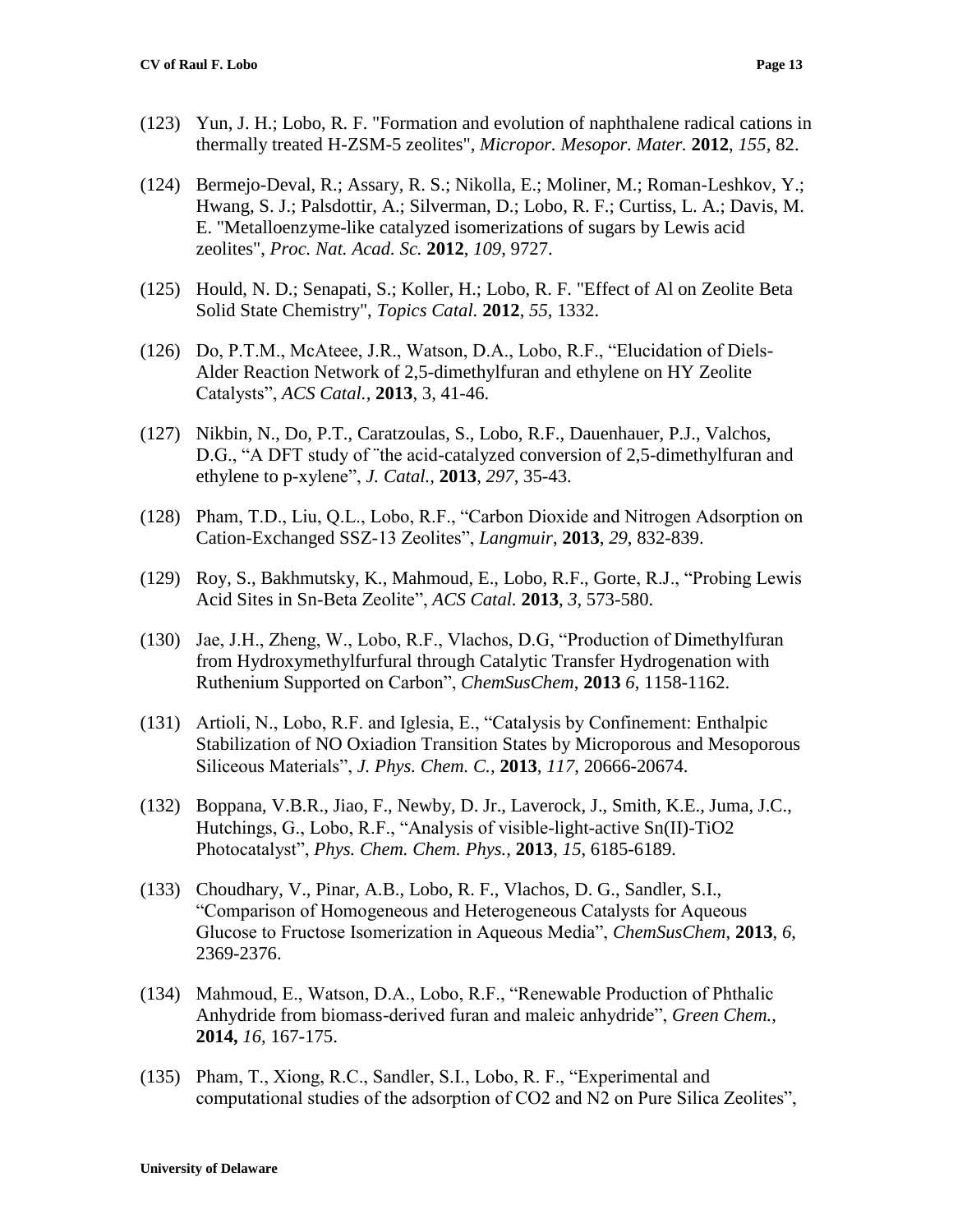*Micropor. Mesopor. Mater.,* **2014,** *185*, 157-166.

- (136) Emdadi, L., Wu, Y.Q., Zhu, G.H., Chang, C.C., Fan, W., Pham, T., Lobo, R.F., Liu, D.X., "Dual Templated Synthesis of Meso- and Microporous MFI Zeolite Nanosheets Asseblies with Tailored Activity in Catalytic Reactions", *Chem. Mater.,* **2014**, *26*, 1345-1355.
- (137) Loiland, J.L. and Lobo R.F., "Low Temperature Catalytic NO oxidation over Microporous Materials", *J. Catal.,* **2014**, *311*, 412-423.
- (138) Jae, J., Zheng, W.Q., Karim, A.M., Guo, W., Lobo, R.F. and Vlachos, D.G. , "The Role of Ru and  $RuO<sub>2</sub>$  in the Catalytic Transfer Hydrogenation of 5-Hydroxymethylfurfural for the production of 2,5-dimethylfuran", *ChemCatChem*, **2014**, *6*, 848-856.
- (139) Jun, J.H. and Lobo, R.F., "Catalytic Dehydrogenation of Propane over ironsilicate zeolites", *J. Catal.,* **2014**, *312*, 263-270.
- (140) Mahmoud, E. and Lobo, R.F., "Recent Advances in Zeolite Science based on Advanced Characterization Techniques", *Micropor. Mesopor. Mater.,* **2014**, *189*, 96-106.
- (141) Jae, J., Mahmoud, E., Lobo, R.F. and Vlachos, D.G., "Cascade of Liquid-Phase Catalytic Transfer Hydrogenation and Etherification of 5-Hydroxymethylfurfural to Potential Biodiesel Components over Lewis Acid Zeolites", *ChemCatChem*, **2014**, *6*, 508-513.
- (142) Catatzoulas, S., Davis, M.E., Gorte, R.J., Gounder, R., Lobo, R.F., Nikolakis, V., Sandler, S.I., Snyder, M.A., Tsapatsis, M., Vlachos, D.G., "Challenges of and Insights into Acid-Catalyzed Transformations of Sugars", *J. Phys. Chem. C.,*  **2014,** *118,* 22815-22833.
- (143) Pham, T.D., Hudson, M.R., Brown, C.M., Lobo, R.F., "Molecular Basis for the High CO<sup>2</sup> Adsorption Capacity of Chabazite Zeolites", *ChemSusChem*, **2014**, *7*, 3031-3038.
- (144) Yun, J.H., Lobo, R.F., "Radical Cation Intermediates in Propane Dehydrogenation and Propene Hydrogenation over H-[Fe]- Zeolites", *J. Phys. Chem. C.,* **2014**, *118*, 27292-27300.
- (145) Yun, J.H., Lobo, R.F., "Effects of temperature pretreatment on propane cracking over H-SSZ-13 zeolites", *Cat. Sci. Tech.*, **2015**, 5, 264-273.
- (146) Wulfers, M.J., Teketel, S., Ipek, B. and Lobo, R.F., "Conversion of methane to methanol on copper-containing small-pore zeolites and zeotypes", *Chem. Comm.*, **2015**, *51*, 4447-4450.
- (147) Loiland, J. and Lobo, R.F., "Oxidation of zeolite acid sites in NO/O2 mixtures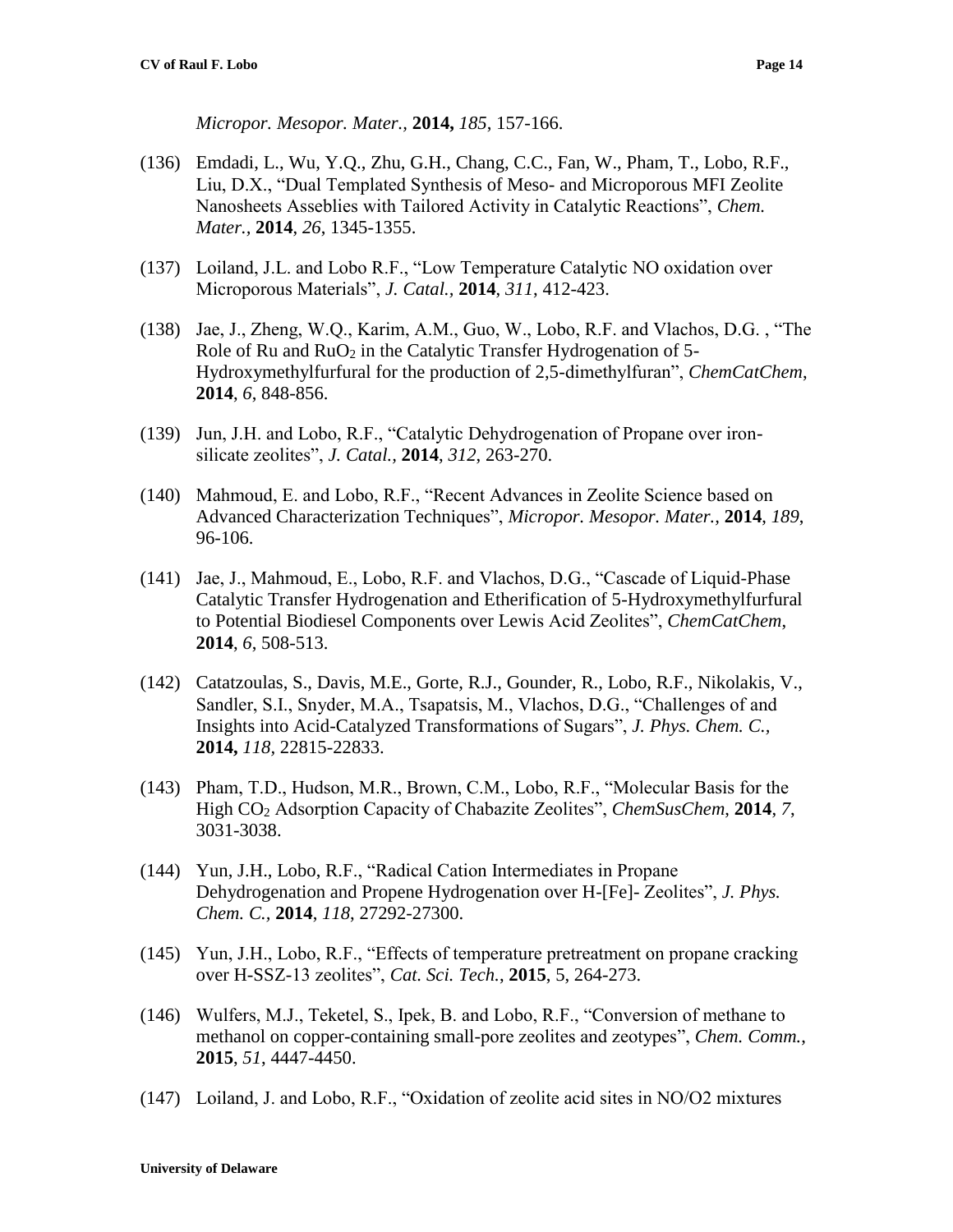and the catalytic properties of the new site in NO oxidation", *J. Catal.,* **2015**, *325*, 68-78.

- (148) Courtney, T.D., Chang, C.C., Gorte, R.J., Lobo, R.F., Fan, W., Nikolakis, V., "Effect of water treatment on Sn-BEA zeolite: Origin of 960 cm-1 FTIR peak", **2015**, *210,* 69-76.
- (149) Mahmoud, E., Yu, Jingye, Gorte, R. J. and Lobo, R.F., "Diels-Alder and Dehydration Reactions of Biomass-derived Furans and Acrylic Acid for the Synthesis of Benzoic Acid", *ACS Catal.,* **2015**, 5, 6946-6955.
- (150) Koehle, M. and Lobo, R.F., "Lewis Acidic Zeolite Catalysts for the Meerwein-Ponndorf-Verley Reduction of Furfural", *Cat. Sci. Technol.,* **2016**, *6*, 3018-3026.
- (151) Loiland, J.,A., Wulfers, M.J., Marinkovic, N.S. and Lobo R.F., " $Fe/\gamma$ -Al<sub>2</sub>O<sub>3</sub> and Fe/K/-Al2O<sup>3</sup> as Reverse Water Gas Shift Catalysts", *Catal. Sci. Technol.*, **2016**, 6, 5267-5279 (Cover Art of the issue).
- (152) Schreiner, E.P., Shewangizaw, T., and Lobo, R.F., "Catalytic n-pentane Conversion on H-ZSM-5 at High Pressure", *New J. Chem.* **2016**, *40*, 4245-4251.
- (153) Takahiko, M. and Lobo, R.F., "A General Method for Aluminum Incorporation into High-Silica Zeolites Prepared in Fluoride Media", *Chem. Mater.* **2016**, *28*, 638-649.
- (154) Yeh, Y.H., Zhu, S.Y., Staiber, P., Lobo, R.F., Gorte, R.J., "Zn-Promoted H-ZSM-5 for Endothermic Reforming of n-Hexane at High-Pressures", *Ind. Eng. Chem. Res.*, **2016**, 55, 3930-3938.
- (155) Koller, H., Senepati, S., Ren, J., Uesbeck, Te., Siozios, V., Hunger, M. and Lobo, R.F., "Post-synthesis Conversion of Borosilicate Zeolite Beta to an Aluminosilicate with Isolated Acid Sites: A Quantitative Distance Analysis by Solid-State NMR", *J. Phys. Chem. C.* **2016**, *120*, 9811-9820.
- (156) Sheng, H. and Lobo, R.F., "Iron-promotion of Silica-Supported Copper Catalysts for Furfural Hydrodeoxygenation", *ChemCatChem,* **2016**, *8*, 3402-3408.
- (157) Pham, T.D.. and Lobo R.F., "Adsorption equilibria of CO2 and small hydrocabros in AEI-, CHA-, SIT- and ROO-type siliceous zeolites", *Micropor. Mesopor. Mater.* **2016***, 236*, 100-108.
- (158) Pham, T.D., Hudson, M.R., Brown, C.M., Lobo, R.F., "On the structure-property relationships of cation-exchanged ZK-5 Zeolites for  $CO<sub>2</sub>$  Adsorption", *ChemSusChem,* **2017,** *10*, 946-957. DOI: 10.1002/cssc.201601648
- (159) Salavati-Fard, T., Caratzoulas, S., Lobo, R.F., Doren, D.J., "Catalysis of the Diels-Alder Reaction of Furan and Methyl Acrylate in Lewis Acid Zeolites", ACS Catal., **2017**, *7*, 2240-2246.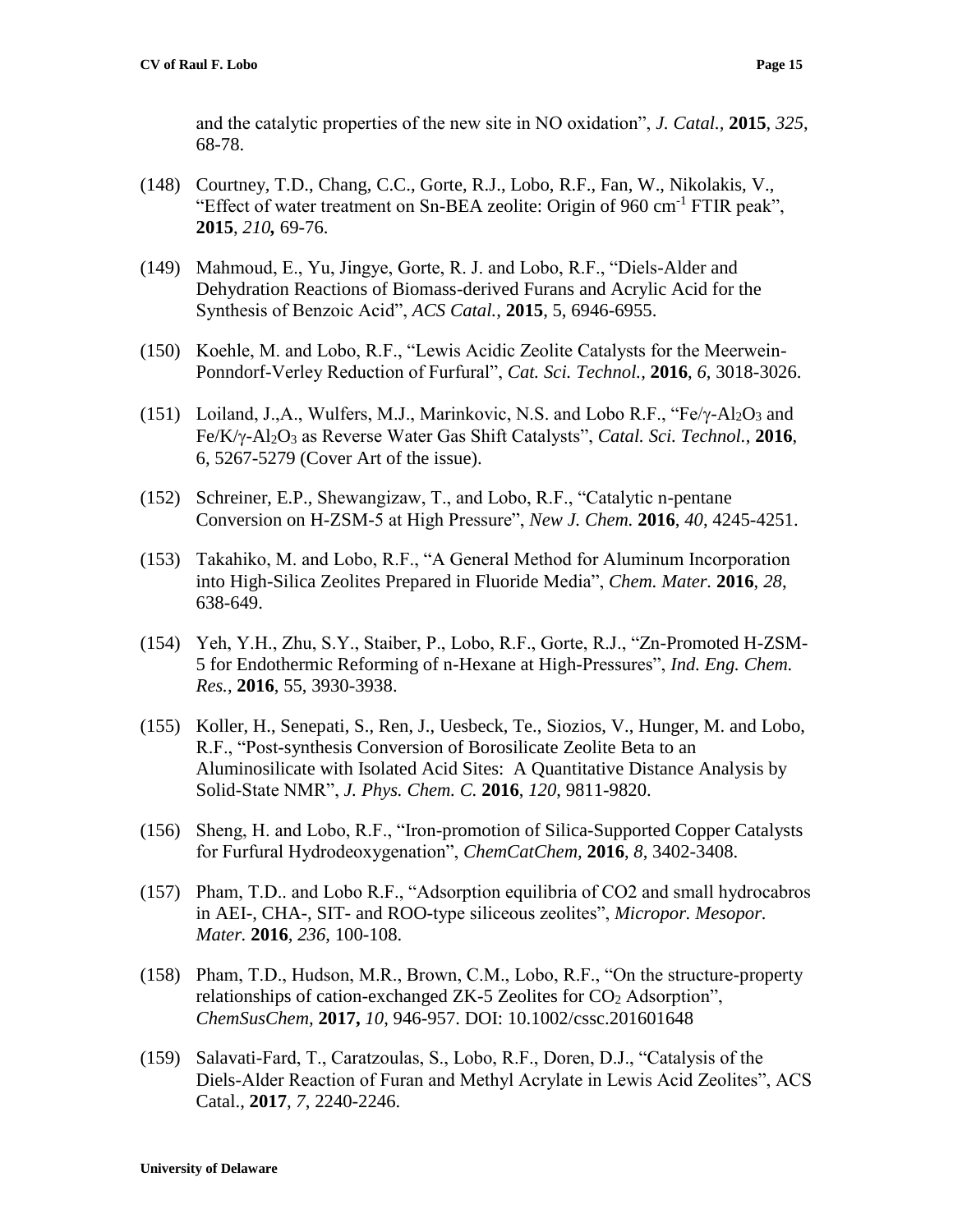- (160) Koehle, M., Saraci, E., Dauenhauer, P., Lobo, R.F., "Production of p-Methylstyrene from Furanic Compounds", *ChemSusChem,* **2017**, *10*, 91-98.
- (161) Park, D.S., Joseph, K.E., Koehle, M., Krumm, C., Ren, L.M., Damen, L.M., Shete, M.H., Lee, H.S., Zuo, X.B., Lee, B., Fan, W., Vlachos, D.G., Lobo, R.F., Dauenhauer, P.J., "Tunable Oleo-Furan Surfactants by Acylation of Renewable Furans", ACS Central Sc., **2016**, *2*, 820-824.
- (162) Patel, R.E., Koehle, M., Lobo, R.F., Caratzoulas, S., Vlachos, D.G., "General Acid-Type Catalysis in the Dehydrative Aromatization of Furans to Aromatics in H-[Al]-BEA, H-[Fe]-BEA, H-[Ga]-BEA and H-[B]-BEA Zeolites", J. Phys. Chem. C., **2017**, 121, 13666-13679. DOI: 10.1021/acs.jpcc.7b02344
- (163) Ipek, B., Wulfers, M.J., Kim, H., Goltl, F., Hermans, I., Smith, J.P., Booksh, K.S., Brown, C.M. and Lobo, R.F., "Formation of  $\left[\text{Cu}_2\text{O}_2\right]^{2+}$  and  $\left[\text{Cu}_2\text{O}_2\right]^{2+}$  toward C-H Bond Activation in Cu-SSZ-13 and Cu-SSZ-39", *ACS Catal*., **2017**, *7*, 4291-4303. DOI: 10.1021/acscatal.6b03005
- (164) Mehdad, A., and Lobo, R.F., "Ethane and Ethylene Aromatizatino on Zncontaining Zeolites", *Catal. Sci. Technol.,* **2017**, *7*, 3562-3572. DOI: 10.1039/c7cy00890b
- (165) Vasileiadou, E.S., Gould, N.S., and Lobo R.F., "Zeolite-Catalyzed Propylene-Formaldehyde Prins Condensation", *ChemCatChem*, **2017**, *9*, 4417-4425. DOI: 10.1002/cctc.201701315
- (166) Mehdad, A., Gould, N.S., Xu, B.X., and Lobo, R.F. "Effect of Steam and CO2 on Ethane Activation in Zn-ZSM-5", *Catal. Sci. Technol.* **2018**, *8*, 358-366. DOI: 10.1039/c7cy01850a
- (167) Ipek, B., Pollock, R.A., Brown, C.M., Uner, D., Lobo, R.F. "H<sup>2</sup> Adsorption on Cu(I)-SSZ-13", *J. Phys. Chem. C*, **2018**, *122*, 540-548. DOI: 10.1021/acs.jpcc.7b0996
- (168) Saraci, E., Wang, L., Theopold, K.H., Lobo, R.F. "Bioderived Muconates by Cross-Metathesis and Their Conversion into Terephthalates", *ChemSusChem*., **2018**, *11*, 773-780. DOI: 10.1002/cssc.201701874.
- (169) Koehle, M., Zhang, Z.Q., Goulas, K.A., Caratzoulas, S., Vlachos, D.G., Lobo, R.F., " Acylation of methylfuran with Bronsted and Lewis Acid Zeolites", *Applied Catal., A: General,* **2018**, *564*, 90-101. **DOI:** 10.1016/j.apcata.2018.06.005
- (170) Shen, H.B., Schreiner, E.P., Zheng, W.Q., Lobo, R.F., "Non-oxidative Coupling of Methane to Ethylene using Mo2C/[B]ZSM-5", ChemPhysChem, **2018**, 19, 504- 5011. **DOI:** 10.1002/cphc.201701001
- (171) Vasileiadou, E., Li, S., Caratzoulas, S., Lobo, R.F., "Formaldehyde-isobutene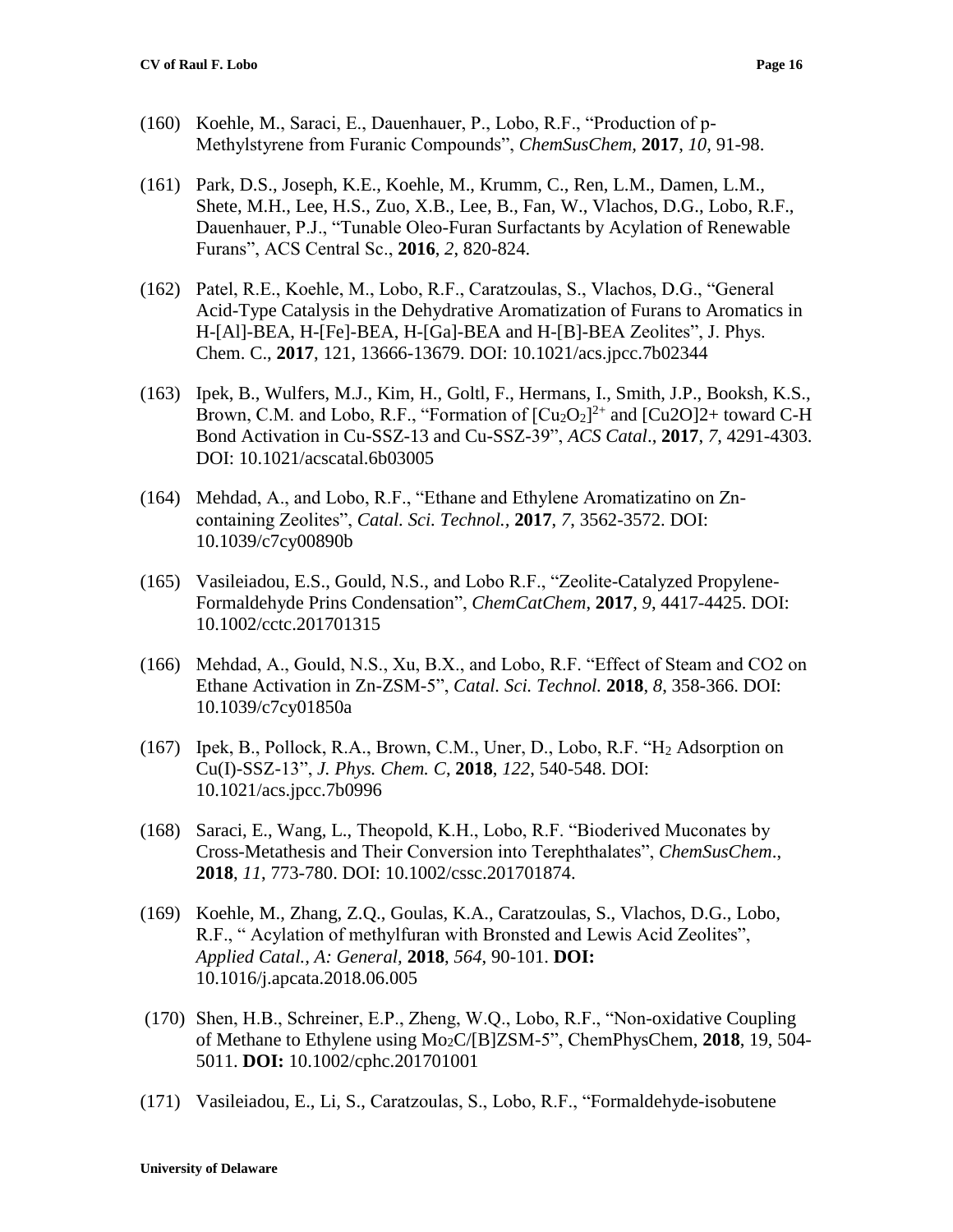Prins Condensation over MFI-type Zeolites", Cat. Sci. & Tech., **2018**, *8*, 5794- 5806. **DOI:** 10.1039/c8cy01667d

### **Books Edited**

1. "Microporous and Macroporous Materials," Eds. R. F. Lobo, J. S. Beck, S. L. Suib, D. R. Corbin, M. E. Davis, L. E. Iton, S. I. Zones, MRS Symposium Proceedings, San Francisco CA, 1996.

### **Books Chapters**

- 1. **R. F. Lobo**. "Introduction to the Structural Chemistry of Zeolites" in Handbook of Zeolite Science and Technology, eds.Scott Auerbach, Kathleen Carrado, and Prabir Dutta, Marcel Dekker: New York, 2003.
- 2. **Raul F. Lobo**, Intermolecular Forces in Zeolite Adsorption and Catalysis in "Ordered porous solids: recent advances and prospects". Eds. S. Mintova, M. Tsapatsis, V. Valtchev, Elsevier, 2009, 800 pp.
- 3. D. Fickel and **R. F. Lobo**, The Synthesis of Zeolites from the Perspective of Solid-Solutions of Sodium Aluminate in a Silica Matrix, in "Zeolites: from Model Materials to Industrial Applications". Eds. J. Cejka, J. Perez-Pariente, W. J. Roth, Research Signpost: Trivandrum, India, 2008.

## **Patents and Patent Applications**

- 1. R. F. Lobo and M. E. Davis, US Patent 5512267, "Zeolite CIT-1," April 30, 1996.
- 2. D. Corbin, S. Schwarz, R. F. Lobo, "Process for Preparing Methylamines Using Acidic Chabazite-type Zeolite Catalysts," US 6166258, Dec. 2000.
- 3. D. Corbin, R. F. Lobo, S. Schwarz, "Method of making methylamines using chabazite catalysts",US6232502B1, Nov. 1998.
- 4. 10 US patent applications pending.

#### **Presentations at Professional Meetings**

ACS Symposium on "Sol-Gel Synthesis of Catalysts and Advanced Materials", American Chem. Soc., San Francisco, CA (April 1997)

International Symposium on Zeolites and Microporous Crystals, Japan Association of Zeolites, Tokyo, Japan (August, 1997)

North American Catalysis Society Meeting, Chicago, IL, (Invited Lecture, May 1997)

North East Corridor Zeolite Association (NECZA), Philadelphia (December 1997)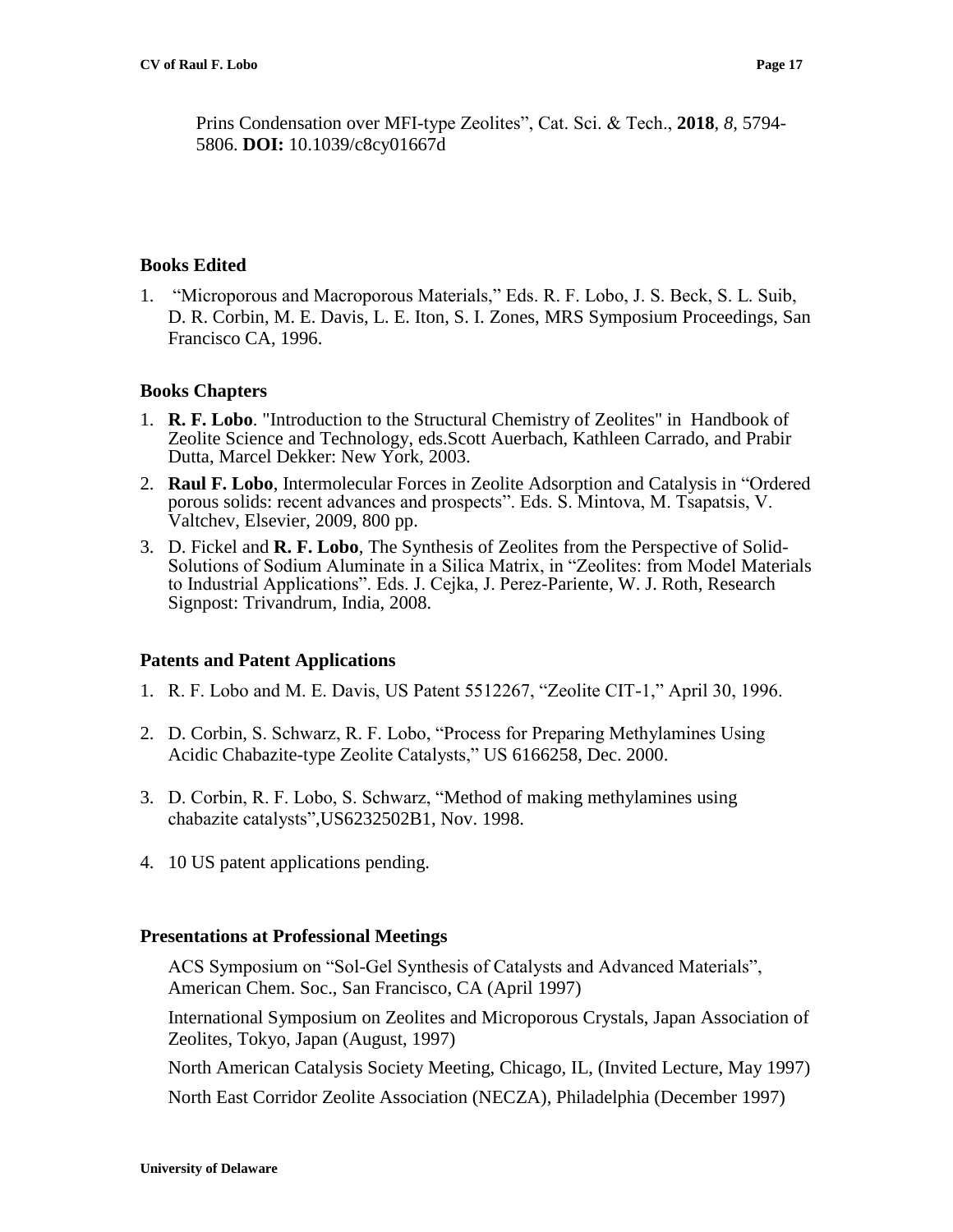AIChE Annual Meeting, Adsorption Fundamentals Session, (Nov., 1998)

Materials Research Society Meeting, Boston, MA (Dec. 1998)

International Catalysis Conference, Granada, Spain (Jul. 2000)

International Symposium on Zeolites and Microporous Crystals, Sendai, Japan (August, 2000)

International Symposium on Zeolites and Microporous Crystals, Post-Symposium, Tokyo, Japan (August 2000)

AIChE Annual Meeting, Indianapolis (November, 2002)

North East Corridor Zeolite Association (NECZA), Philadelphia (December 2002)

International Zeolite Conference, Cape Town (April 2004)

American Conference on Neutron Scattering, Washington DC (June 2004)

International Catalysis Conference, Paris (July 2004)

Gordon Research Conferences (Solid-State Chemistry), New London, NH (July, 2004)

Simposio Iberoamericano de Catálisis, Merida, Mexico (September, 2004)

North East Corridor Zeolite Association (NECZA), Philadelphia (December 2004)

American Chemical Society National Meeting, San Diego, CA (March, 2005) Colloids and Surface Science Division

American Chemical Society National Meeting, Atlanta, GA (March, 2006) Colloids and Surface Science Division

American Chemical Society National Meeting, Atlanta, GA (March, 2006) Petroleum Chemistry Division

International Catalysis Congress, Seoul, Korea (July, 2008).

247<sup>th</sup> ACS National Meeting, Symposium in Honor of Mark Davis, Dallas, TX, March 2014

Advanced Porous Materials Symposium, ETH, Zurich, Swiss., June 2014

AIChE Annual Meeting, Atlanta, GA, Nov. 2014.

#### **Invited Talks at Professional Meetings and Academic Institutions** (since 2000)

Princeton University, NJ (October, 2000)

Instituto de Ciencia de Materiales, Barcelona, Spain (August, 2001)

Instituto de Catálisis y Petroleoquímica, Madrid, Spain (August, 2001)

Laboratory for Crystallography, ETH, Switzerland (January, 2002)

University of Amsterdam, The Netherlands (March, 2002)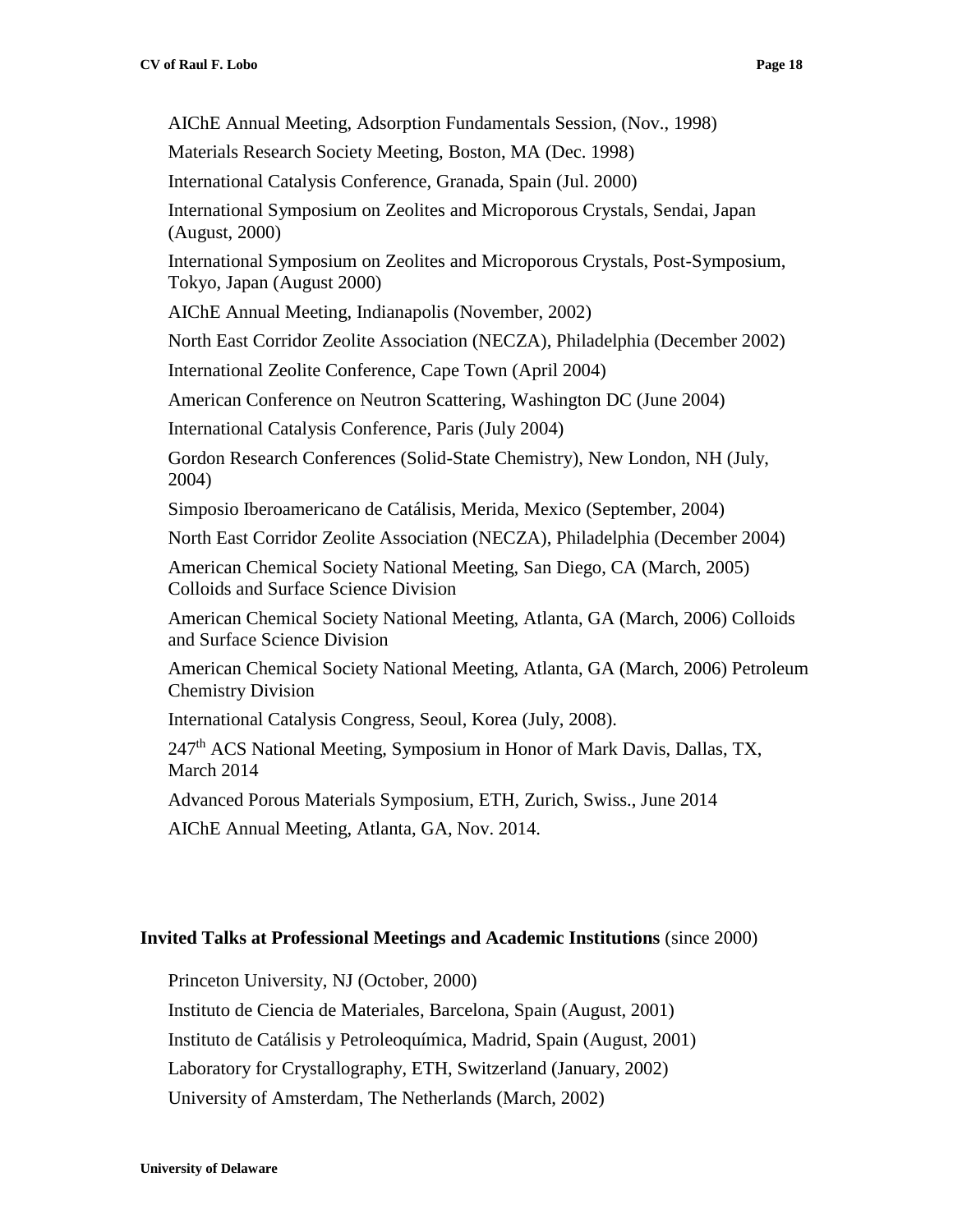Catholic University at Louvain, Belgium (April, 2002) North East Corridor Zeolite Association (NECZA), Philadelphia (December 2002) British Zeolite Conference, Edinburgh, United Kingdom (August 2002) International Union for Crystallography General Meeting, Geneva (August 2002) University of Florida, Gainesville, FL (April 2003) American Chemical Society National Meeting, Irvine CA (March, 2004) California Institute of Technology, Pasadena (March, 2004) Tulane University, New Orleans, LA (September, 2004) American Chemical Society National Meeting, San Diego, CA (March, 2005) Two talks in Colloids and Surface Science Division, and Petroleum Division Gordon Research Conferences (Zeolite and Layered Materials), New London, NH (July, 2005) University of California at Santa Barbara, Santa Barbara, CA (Nov., 2008) University of California at Davis, Davis, CA (Oct., 2010) University of California at Berkeley, Berkeley, CA (Oct. 2010) AIChE Annual Meeting, Symposium in honor of Thomas Degnan, Salt Lake City, UT (Nov. 2010) Frontiers in Catalysis Series, Pacific Northwest National Laboratory, Richland, WA (Nov. 2010) Plenary Talk, International Zeolite Conference, Moscow, July, 2013 Worcester Polytechnic Institute, Worcester, MA, Oct., 2013 ExxonMobil, Clinton, NJ, January, 2014 University of Pennsylvania, October, 2014 Colorado School of Mines, January, 2015 University of Notre Dame, February, 2015 Rutgers University, March, 2016 International Zeolite Conference School, Campinas, Brazil (two lectures), 2016 Purdue University, September, 2016 British Zeolite Association Annual Meeting, April, 2017 Philadelphia Catalysis Club, September 2017 University of Connecticut, October, 2017 UOP, October, 2017 TOCAT, Yokohama, Japan, Aug., 2018 ZMPC, Yokohama, Japan, Aug., 2018 NECZA, Philadelphia, PA, Dec., 2018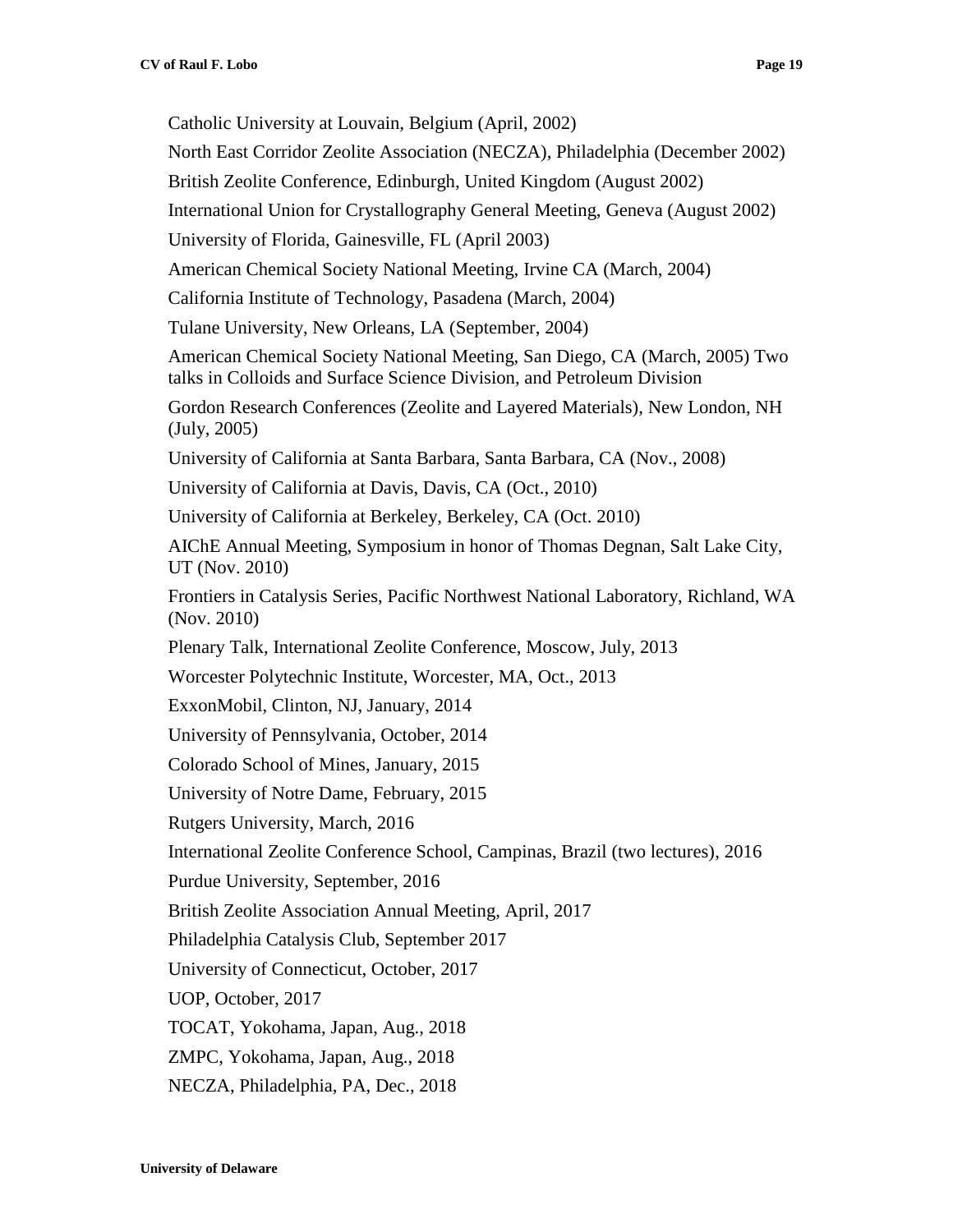AIChE Meeting, Pittsburg, PA, Nov., 2018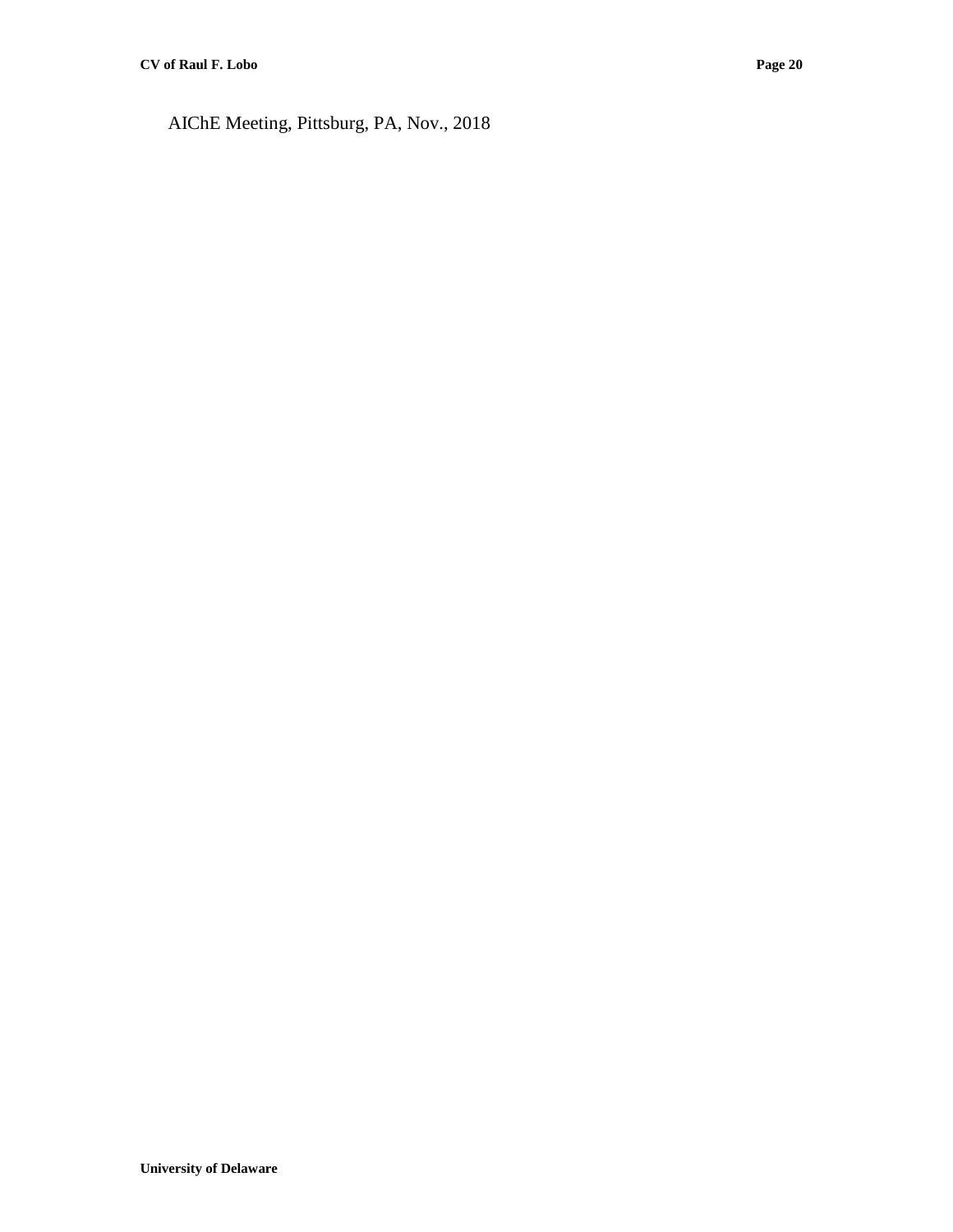## **Graduate Student Mentoring and Training**

#### **Undergraduate Student Thesis (since 2000)**

- Melanie Webb, 2002, Senior Thesis: *Photoreduction of Silver on ETS-10.* Currently graduate student in Princeton University.
- Stephen Ekatan, 2004, Senior Project: *Investigation of the Self Assembly of Nanoparticles*
- Emilly Maldonado, Merck visiting student from the University of Puerto Rico at Mayaguez (summer 2005). *Silica Nanoparticles for Composite Materials*
- Daniel Roth, 2007. *Self-Assembly of Germania Nanoparticles.*

Joshua Condem, 2008. *Silica Microstructure in Physiological Conditions.*

#### **Past Graduate Students (28)**

- Daniel Shantz, Ph. D., 2000. Chemical Engineering. *Guest Host Interactions in High-Silica Zeolites*. Currently at Texas A&M University, College Station, TX.
- Allen Burton, Ph. D., 2000. Chemical Engineering. *Cation siting in low-silica zeolites with potential applications in pressure swing adsorption technology and structural studies of novel tectosilicates* . Currently at Chevron Research and Technology, Richmond, CA.
- Gopalakrishnan Juttu, Ph. D., 2001. Chemical Engineering. *Modified Microporous Aluminosilicates as novel solid acid catalysts.* Currently at SABIC, Houston, TX.
- Robyn Accardi, Ph.D., 2002. Chemical Engineering. *Structure-Property Relationships in Zeolites: Characterization by Combined NMR and Diffraction Methods.* Currently with Ceramem, Inc., Boston, MA.
- Jan Boshoff, Ph. D., 2004. Chemical Engineering. *Configurational Diffusion in Glassy, Amorphous Polymers: Effects of Polymer Structure on Permeation via Molecular Simulation.* Currently at SASOL, South Africa. Co-Advised with Prof. Norman Wagner.
- Kaveri Sawant, Ph D., 2004. Chemical Engineering. *Imprinting the Surface of Mesoporous Aluminosilicates using Organic Structure-Directing Agents.* Currently with Rohm & Haas Electronic Materials, Newark, DE.
- Michael Smith, Ph D., 2004. Chemical Engineering. *Nanoporous Carbon Synthesis, Characterization and Control of the Local Structure by Templated Pyrolysis.*
- María Martínez-Iñesta, Chemical Engineering (2000-2005). *The Pair Distribution Function Method and its Application to Complex Zeolite Structural Problems.* Assistant professor at the University of Puerto Rico at Mayagüez.
- Joseph Fedeyko, Chemical Engineering (2001-2006). *Silica Self-Assembly in Basic Aqueous Solutions*. Co-advised with Prof. Dionisios Vlachos. Johnson & Matthey Catalysis, PA.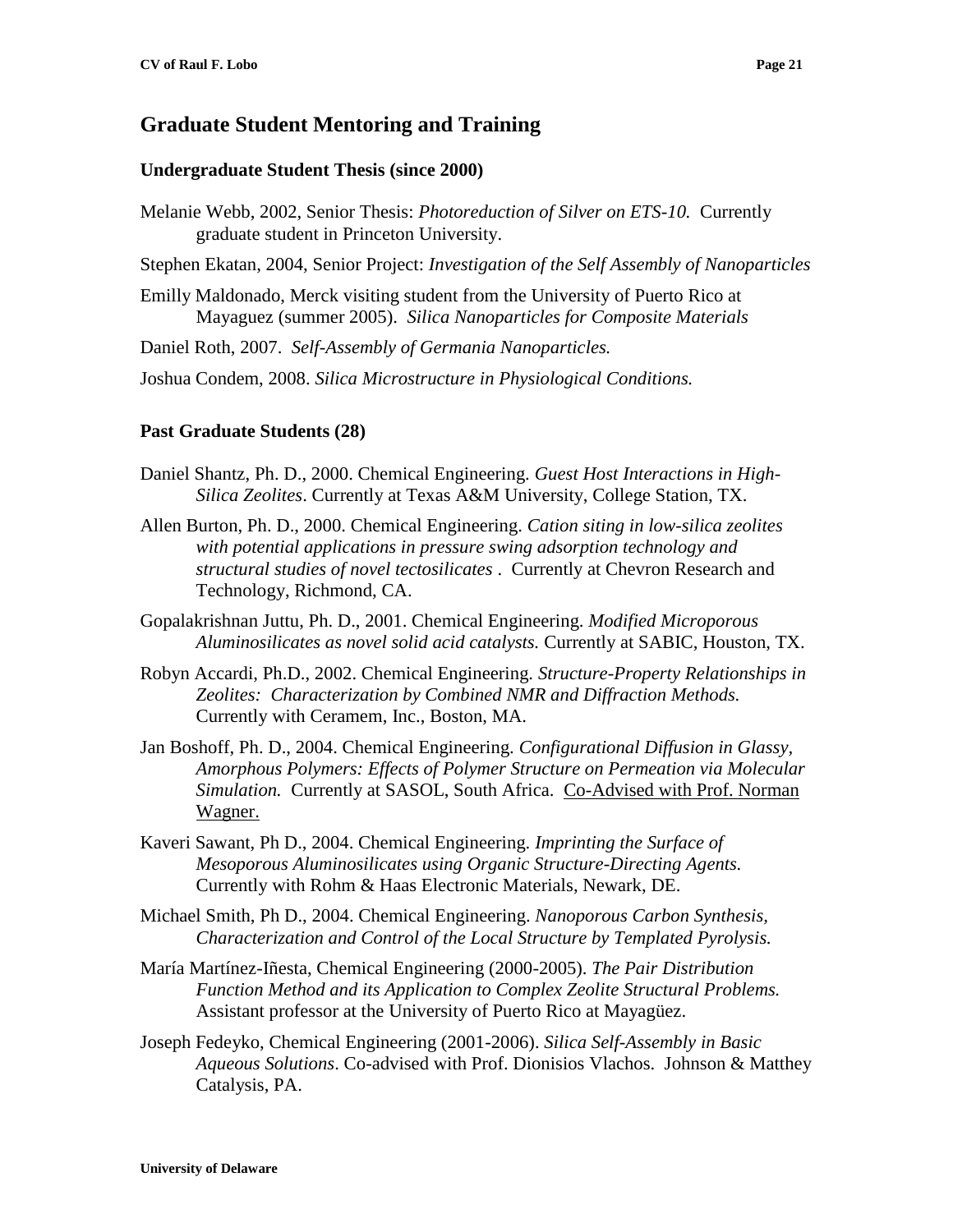- Jeffrey Rimer, Chemical Engineering (2001-2007). *Growth Mechanisims of Zeolite Silicalite-1*. Co-advised with Prof. Dionisios Vlachos. Currently a postdoctoral fellow at NYU, Department of Chemistry.
- Michael Nash, Chemical Engineering (2003-2008). *Photocatalysis with ETS-10 Materials.* Currently at Eastman Chemical Co., Tennessee.
- Wei Huang, Chemical Engineering (2003-2008). *Selective Hydrogenation/ Dehydrogenation Catalysis using Supported Bimetallic Catalysts*. With Prof. Jingguang Chen. Air Liquide America, LLC.
- Ann Marie Shough (2003-2008), Chemistry. *Quantum Chemistry Studies of Catalytic and Photocatalytic Materials: Transition Metal Substitution, Active Sites, Thermodynamics, and Reaction Mechanisms* With Prof. Douglas Doren. Currently at ExxonMobil.
- William Pyrz, Chemical Engineering (2004-2008). *Transmission Electron Microscopy of Bimetallic Supported Catalysts*. Co-advised with Prof. Douglas Buttrey. Currently at Merck Inc.
- Dustin Fickel, Chemical Engineering (2005-2010). *High Temperature Reactivity of Bronsted Acid and Defect Sites in Zeolites.* Currently at Sabic Corp.
- Khalid Al-Majnouni(2006-2011). *Alkane Cracking via Redox Mechanisms in acid zeolites.* Sabic.
- Nathan Hould (2006-2011 . *Nanoparticle Precursors in the Mechanism of Formation of High Silica Zeolites*.
- Bharat Bopana (2007-2011). *Novel Oxinitrides for the decomposition of Volatile-Organic-Compounds using Visible Light.* Corning Chemical Co.
- Andrew Foster (2008-2012). *Development of Zeolite Catalysts for Catalytic Fast Pyrolysis of Biomass. Chervron Research and Technology.*
- Brett Guralnik (2008-2013). *Novel Hybrid Photovoltaic Devices Based on Zn3P<sup>2</sup> Nanoparticles.*
- Jang Ho Yun (2009-2014). *Redox Processes in High-Silica Zeolites. Samsung-Total, Korea*
- Trong Pham (2010-2015). *Zeolite Adsorbents for CO<sup>2</sup> separations. Sabic.*
- Jason Loiland (2011-2015). *Mechanisms of NO oxidation over High-Silica Zeolites. Sabic USA*
- Eyas Mahmoud (2011-2016) *Biomass Upgrading into Fuels and Chemicals.*
- Bahar Ipek (2011-2016) *Small Pore Zeolites for H<sup>2</sup> adsorption and Direct Methanol Production.*
- Huibo Sheng (2012-2017) *Hydrogenation of Biomass-Derived Oxygenates*
- Edward Schreiner (2012-2017) *Controlling Hydrocarbon Conversion and Selectivity with Zeolite Catalysts*